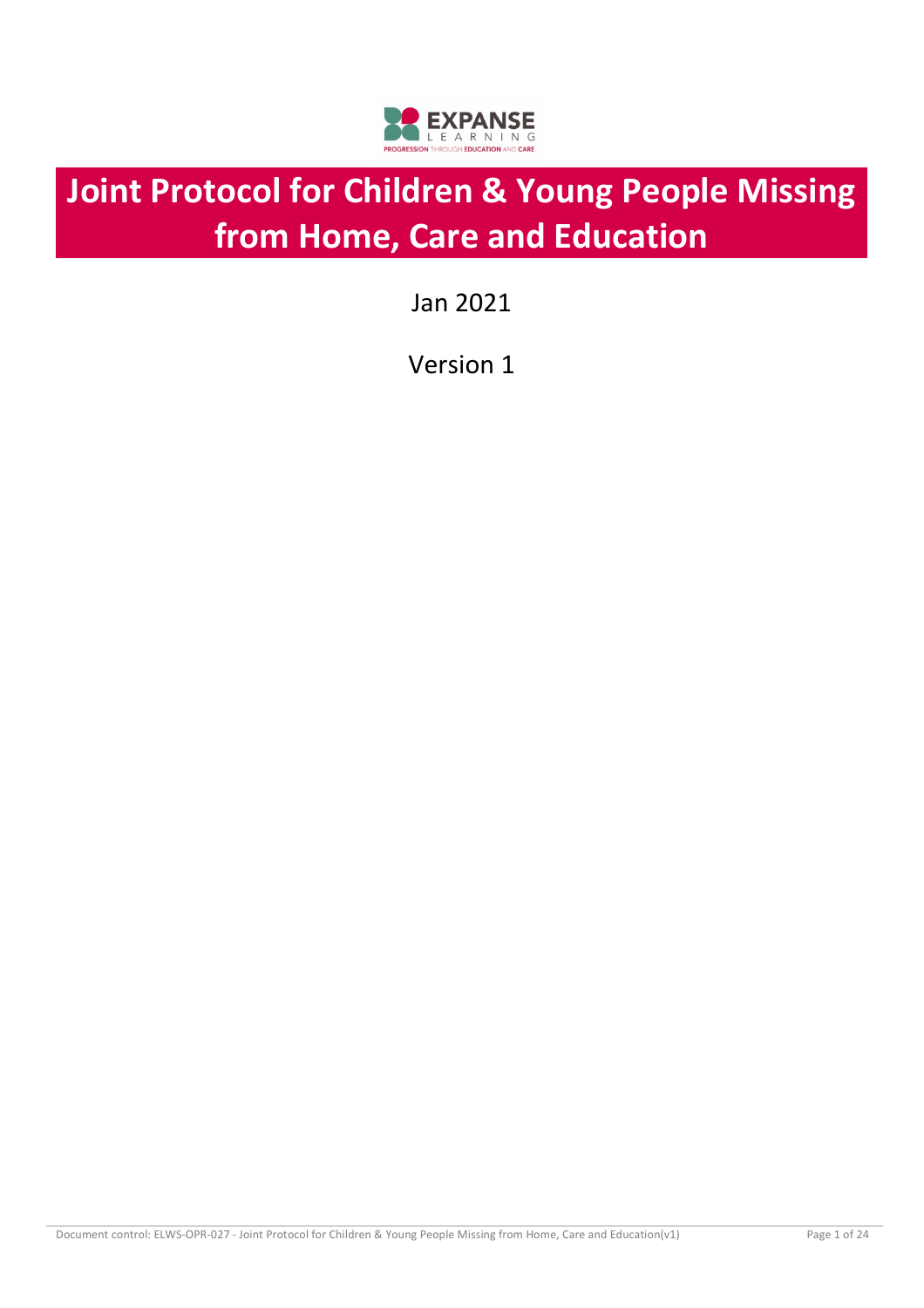## **1. Scope**

This policy applies to all staff at Expanse Learning Wigan School (Hereafter referred to as the School).

## **2. Foreword**

Safeguarding and promoting the welfare of children is a key duty on Local Authorities and requires effective joint working between agencies and professionals. When a child goes missing or runs away, they are at risk. Safeguarding children therefore includes protecting them from this risk. Local Authorities are responsible for protecting children whether they go missing from home, care or education.

Children may run away from a problem, such as abuse or neglect at home, or to someone they want to be with. They may have been coerced to run away by someone else. Whatever the reason it is thought that approximately 25% of children that go missing are at risk of serious harm. There are particular concerns about the links between children running away and the risks of sexual exploitation. Missing children may also be vulnerable to other forms of exploitation, to violent crime, gang exploitation or to drug and alcohol misuse.

## *(Department for Education; statutory guidance on children who run away or go missing from home or care, Jan 2014.)*

Going missing is a dangerous activity, a child or young person who goes missing just once faces the same immediate risks as faced by a child or young person who regularly go missing. However, children who go missing when they are young (and/or more frequently) are more likely to face longer term problems.

The following procedure has been created to provide a joined-up response to children and young people who are missing or have gone missing from home, care or education. This Joint Protocol is important for the safeguarding of children and families in Wigan, or those using services in the area. It should be read and implemented, where necessary, by all practitioners and managers working with children or young people who are missing from Home, Care and Education.

The protocol was drafted jointly by, the Missing from Home / Care Sub Group of Wigan Safeguarding Children Board, and was ratified by WSCB on ……………

The most effective assessment and support comes through good information sharing, joint assessments of need, joint planning, and professional trust within the interagency network and joint action in partnership with families. If you believe that a young person is at immediate risk this should be reported without delay to the police service as a 999 emergency. Concern that children and young people may be at risk of significant harm, but who are not in immediate danger should be relayed to the Children's Duty Team on 01941828300. Out of working hours contact can be made to the Emergency Duty Team on 01618342436. Telephone referrals made by professionals should be followed up within 48 hours with a written professional referral form, which can be found on the WSCB website. www.wiganlscb.com

## **3. Principle**

Children who are missing from home may be at greater risk of harm as a consequence of their basic need for food safety and shelter and / or from people with whom they may come into contact with.

Risks can include physical harm, sexual exploitation, drug abuse and involvement in a range of criminal activity. Additional vulnerabilities due to age, development, and level of understanding or the significance and seriousness of the circumstances that led to the missing episode may also be present.

The following procedure has been developed to provide a multi-agency response to children and young people who are missing or have gone missing from home or care.

Key Principles:

- o The safety and welfare of the child is paramount.
- $\circ$  Effective use of data return interviews and services to better understand the needs of children and young people who go missing.
- o Strengthening of partnership working to ensure consistent and robust information sharing and pooling of resources to provide support to children and young people at risk.
- o Alignment of good practice and data recording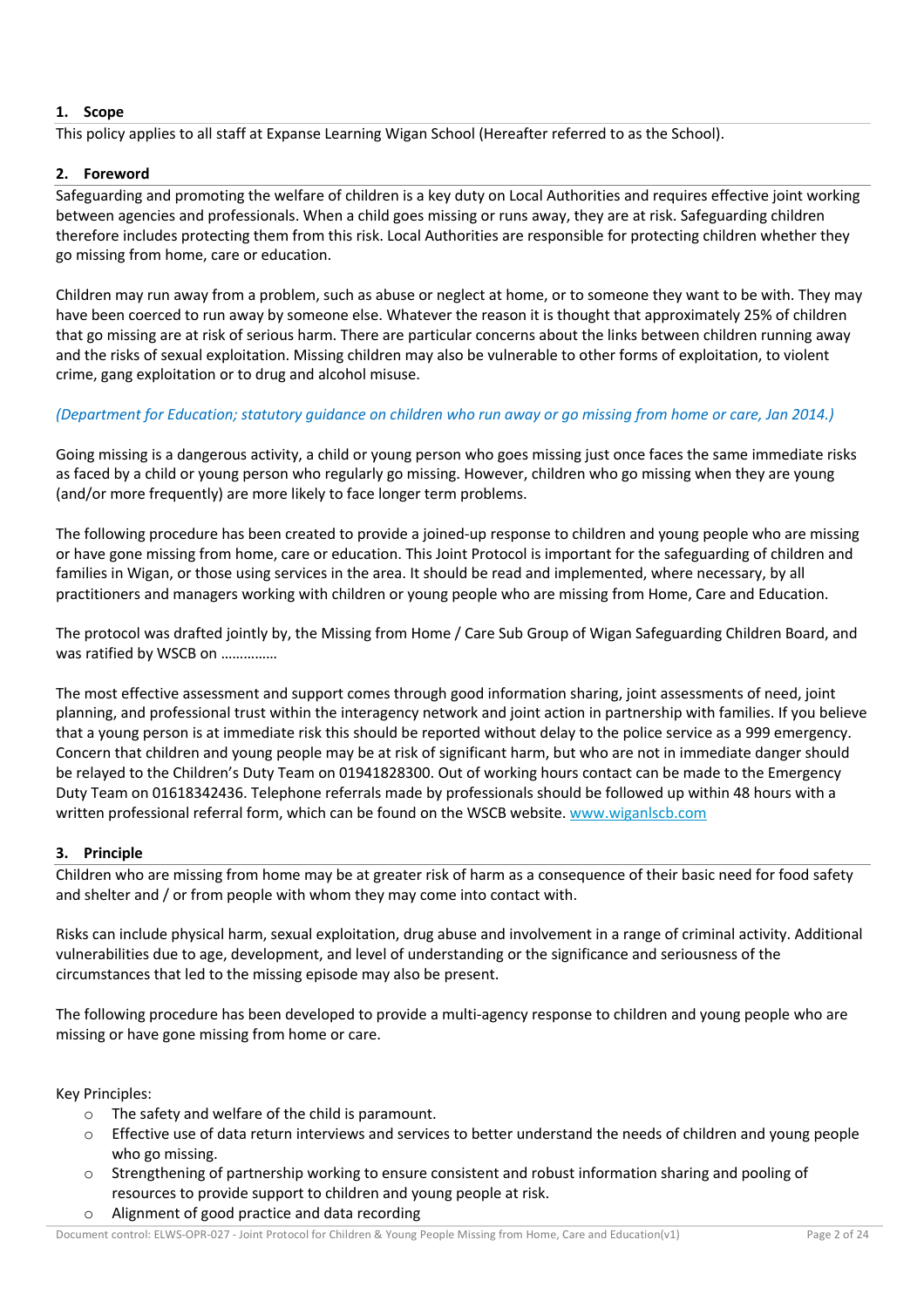- o Strengthened strategic planning and preventative work to inform practice and reduce the number of missing children.
- o Child protection procedures will be implemented for all children where risk of significant harm has been identified.
- o Every missing child will be interviewed by someone other than their direct carer.
- o Where the child is known to Children's Services or meets the criteria for referral to Children's Services the Local Authority will ensure that there are a range of service options to address the child's needs when they return.

Any missing episode is potentially serious, one runaway is one too many. Therefore, prevention work relating to children going missing is of paramount importance. The prevention of children and young people going missing requires an integrated multi-agency approach to vulnerable children and young people.

Children who go missing from care may place themselves and others at risk. The reasons for their absence are often varied and complex and cannot be viewed in isolation from their home circumstances and their experiences of care. Every "missing" episode should attract proper attention from the professionals involved with the missing person and they must collaborate to ensure a consistent and coherent response is given to the missing person on his/her return.

Safeguarding and promoting the welfare of children is a key duty on local authorities and requires effective joint working between agencies and professionals. When a child goes missing or runs away, they are at risk. Safeguarding children therefore includes protecting them from this risk. Local authorities are responsible for protecting children whether they go missing from their family home or from local authority care (DfE 2014)

It is imperative that services working with children are able to and actively do identify those who are commencing a pattern of running behaviour and provide the appropriate interventions at the earliest opportunity to prevent future incidents which may place them, or others, at risk. (GM principle B)

## **4. Introduction and Background**

The following has been created to provide a joined up multi agency response to children and young people who are missing or have gone missing from home, care and education. This policy is a revised version of that used across the Greater Manchester 'Children missing from home and care – a standardised approach to dealing with missing and absent children and young people across Greater Manchester'. This provides a framework for a co-ordinated, standardised and effective response by Local Authorities, Police and partners in Greater Manchester.

It also has been written in consultation with the Department for Education statutory guidance on children who run away or go missing from home or care (January 2014) and the Greater Manchester standardised approach to dealing with missing or absent people of all ages – part A Children and young people (March 2012)

This protocol is published by Wigan SCB and is based on the following legislative guidance.

- o Children act 1989 guidance and regulations Vol 1, 4.88, 4.91.
- o Children Act 1989, Section 49, 50, 51.
- o Children Act 2004, section 10 (1) (2)
- o DoE statutory Guidance on children who run away and go missing from home or care January 2014.
- o Working Together to Safeguard Children 2013.
- o Wigan Council Child Protection Procedures
- $\circ$  Safeguarding children who may have been trafficked 2011

This guidance should not be read in isolation and the additional guidance as outlined above should be considered. This guidance is particularly significant when working with missing children who are at risk of:

- o Child Sexual Exploitation
- o Domestic Abuse
- o Self-Harm
- o Involvement in criminal activity of substance misuse
- o Children with disabilities
- o Trafficking

## **5. Background**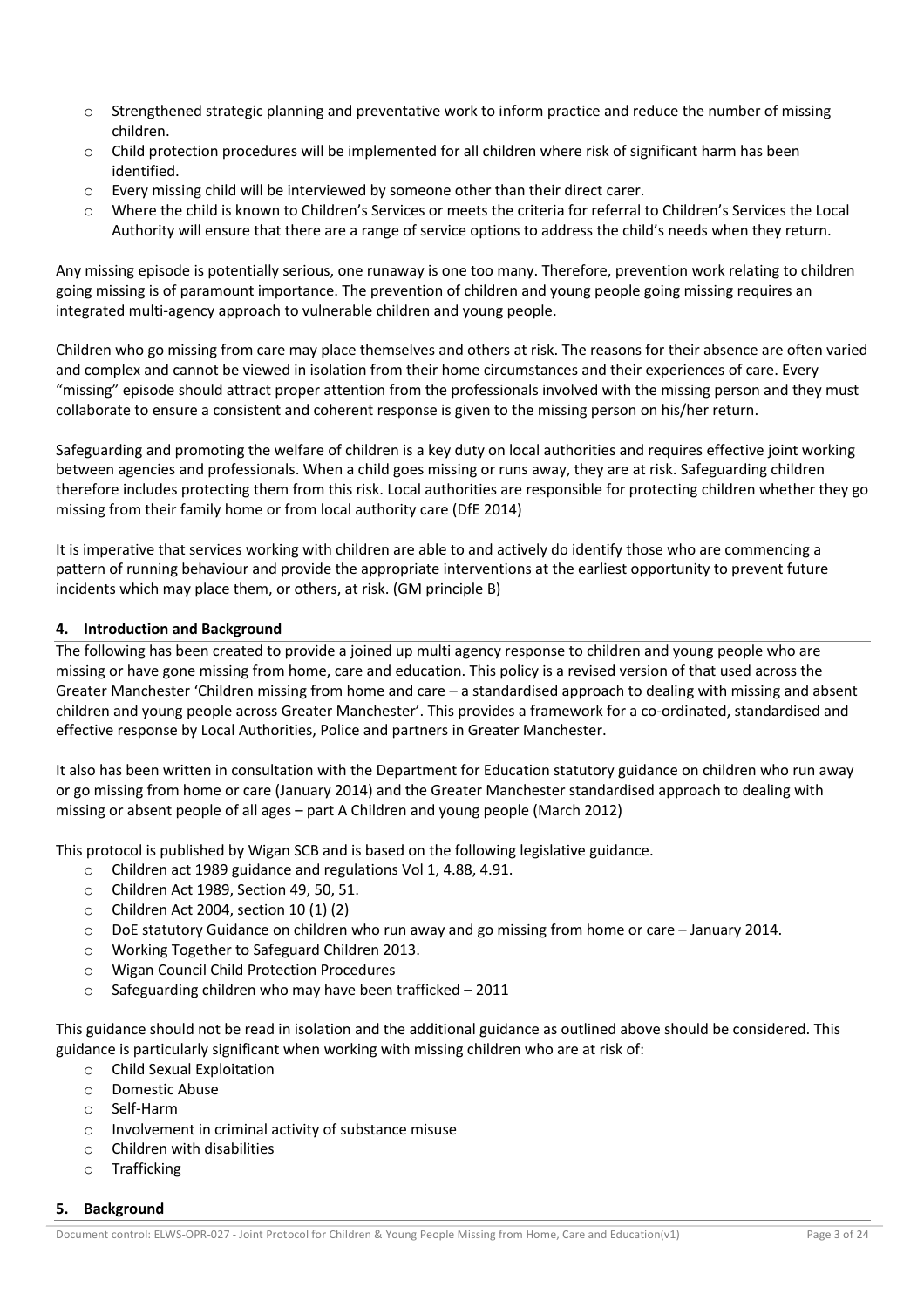Research has shown that every year approximately 77,000 under 16-year-olds go missing overnight in England. Peak ages for going missing are between 13- and 16-year-old and a quarter are under 11 years old (Children's Society, Still Running 1999/ Social Exclusion Unit [SEU], 2002).

Why children go missing: The Children's Society through its research has identified the following risk factors1 that can precede a missing incident:

- o Arguments and conflicts
- o Poor family relationships
- o Conflicts at school
- o Physical and emotional abuse Domestic Abuse
- o Stepparent issues
- o Boundaries and control

The risks associated with going missing include:

- o No means of support or legitimate income leading to high risk activities
- o Involvement in criminal activities
- o Victim of Abuse
- o Victim of crime, for example through sexual assault and exploitation
- o Alcohol/substance misuse
- o Deterioration of physical and mental health
- o Missing out on schooling and education
- o Increased vulnerability (inc internet)
- o long-term drug dependency / alcohol dependency
- o crime
- o homelessness.
- o Disengagement from education
- o Child sexual exploitation
- o Poor physical and/or mental health (The Children's Society, 1999)

## **6. Scope**

The protocol is designed for all children under the age of 18 years and in addition up to the age of 25 years for children with disabilities or care leavers including:

- o Children missing from home.
- o Children missing from care including residential care homes.

The protocol is informed by good practice guidance in relation to children missing from education. The purpose of this protocol is to assist practitioners across all agencies to develop a robust response to children and young people who go missing. This will include preventing the child from suffering harm and recovering them to a place of safety as soon as possible.

The protocol provides operational guidance to ensure accurate recording and information sharing supporting local working arrangements between relevant agencies involved in developing this including:

- o Children's services
- o Metropolitan Police
- o Education
- o Public Health
- o Housing

Wigan Safeguarding Children's Board expects all agencies working with children and young people who are missing from home, care or education to implement the protocol and ensure that all relevant staff are aware of this and receive the appropriate support to ensure its implementation. In order to assist the management of recording missing and absent children the WSCB has agreed to adopt and implement the relevant procedures for missing children. The WSCB in fulfilling their statutory role should give due consideration to the safeguarding risks and issues associated with children missing from home or care. To do so they will need to see partners working effectively together to prevent children from going missing and when they do go missing they should ensure that the local Runaway and Missing From Home and Care protocol is adequate and up to date. The WSCB should scrutinise regular reports from the Local Authority analysing data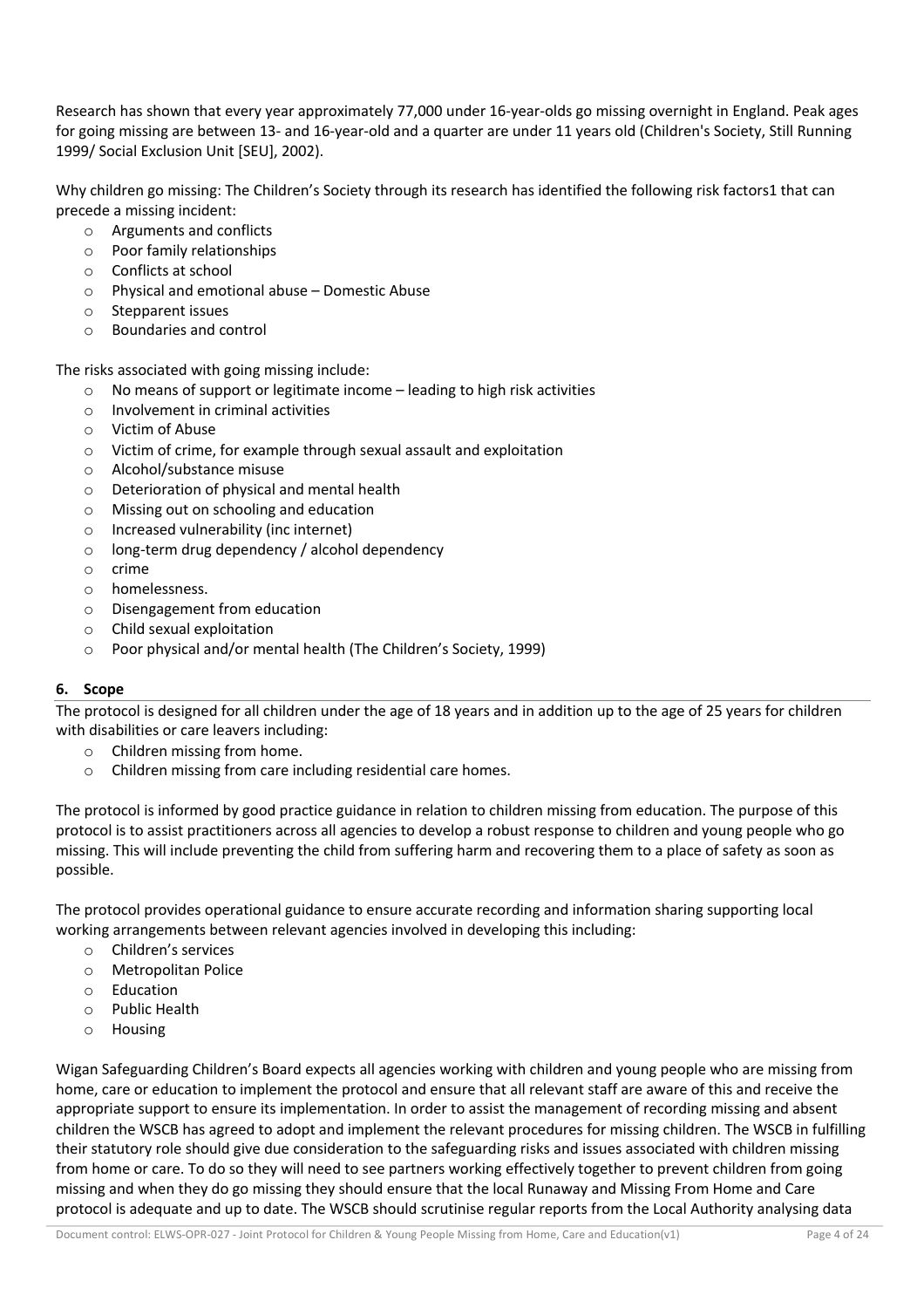on children missing from home or care.

## **7. Roles and Responsibilities**

#### *Role of the Corporate Parent / Local Authority*

Section 13 of the Children Act 2004 requires local authorities and other named statutory partners to make arrangements to ensure that their functions are discharged with a view to safeguarding and promoting the welfare of children. This includes planning to prevent children from going missing and to protect them when they do. Through their inspections of local authority children's services, Ofsted will include an assessment of measures with regard to missing children as part of their key judgement on the experiences and progress of children who need help and protection.

Local authorities should name a senior children's service manager as responsible for monitoring policies and performance relating to children who go missing from home or care. The responsible manager should look beyond this guidance to understand the risks and issues facing children missing from home or care and to review best practice in dealing with the issue. Some further resources are listed at Annex B of this guidance.

#### *Local Safeguarding Children Board (LSCB)*

In fulfilling their statutory roles, LSCBs should give due consideration to the safeguarding risks and issues associated with children missing from home or care. To do this, they will need to see that partners from children's social care, police, health, education and other services work effectively together to prevent children from going missing and to act when they do go missing. They should ensure that the local Runaway and Missing From Home and Care (RMFHC) protocol (see paragraph 19) is adequate and up to date. They should receive and scrutinise regular reports from the local authority analysing data on children missing from home and from care. As part of this, they should review analysis of return interviews. They should also review regular reports from children's homes used by the local authority or within the local authority area on the effectiveness of their measures to prevent children from going missing.

#### *Multi agency working*

The local authority and police should work together to risk assess cases of children missing from home or care and to analyse data for patterns that indicate particular concerns and risks. As part of their framework to safeguard children, individual local authorities and police forces should have an agreed RMFHC protocol.

Local authorities should also consider those children who have not been reported missing to the police, but have come to an agency's attention from accessing other services. There may also be trafficked children who may not have previously come to the attention of children's services or the police. For example, the Office of the Children's Commissioner's report (see Paragraph 3) highlights that children from black and minority ethnic groups, and children that go missing from education, are less likely to be reported as missing. Local authorities and the police should be pro-active in places where they believe under reporting may be more likely because of the relationships some communities, or individuals, have with the statutory services.

## *Voluntary sector*

These working in the voluntary sector, as well as youth workers working in both statutory and voluntary services, are experienced in building trusted relationships with children. Their projects can often provide a range of additional services, such as family mediation and specialist support to parents. They can also help play a part in engaging with children to develop a support package to meet their needs if they are at risk of running away.

## *Jobcentre Plus*

In some circumstances, 16- and 17-year olds will be eligible to claim a Social Security benefit. Although the numbers of 16 and 17-year olds that are currently in receipt of benefit are low, most Jobcentre Plus (JCP) offices will come into contact with 16 and 17 year olds, some of who may be at risk of running away or who are already missing from their families or from care. JCP under 18 advisers are required to create and maintain close working links with local authority personal advisers, identifying and forwarding information required by local authorities.

## *Wigan Missing Children's Governance Meeting*

This is a newly formed group that will meet on a six weekly basis including representatives from Social Care, EIP, GMP and Education. The meeting will ensure the sharing of information and the review of intelligence to ensure that messages received via the completion of Return Home Interviews are shared, understood and influence future plans. The vision being to safeguard all missing children be they from home, care or education. Children Missing policies, procedures can be discussed/amended as and when appropriate. Standard agenda items will include: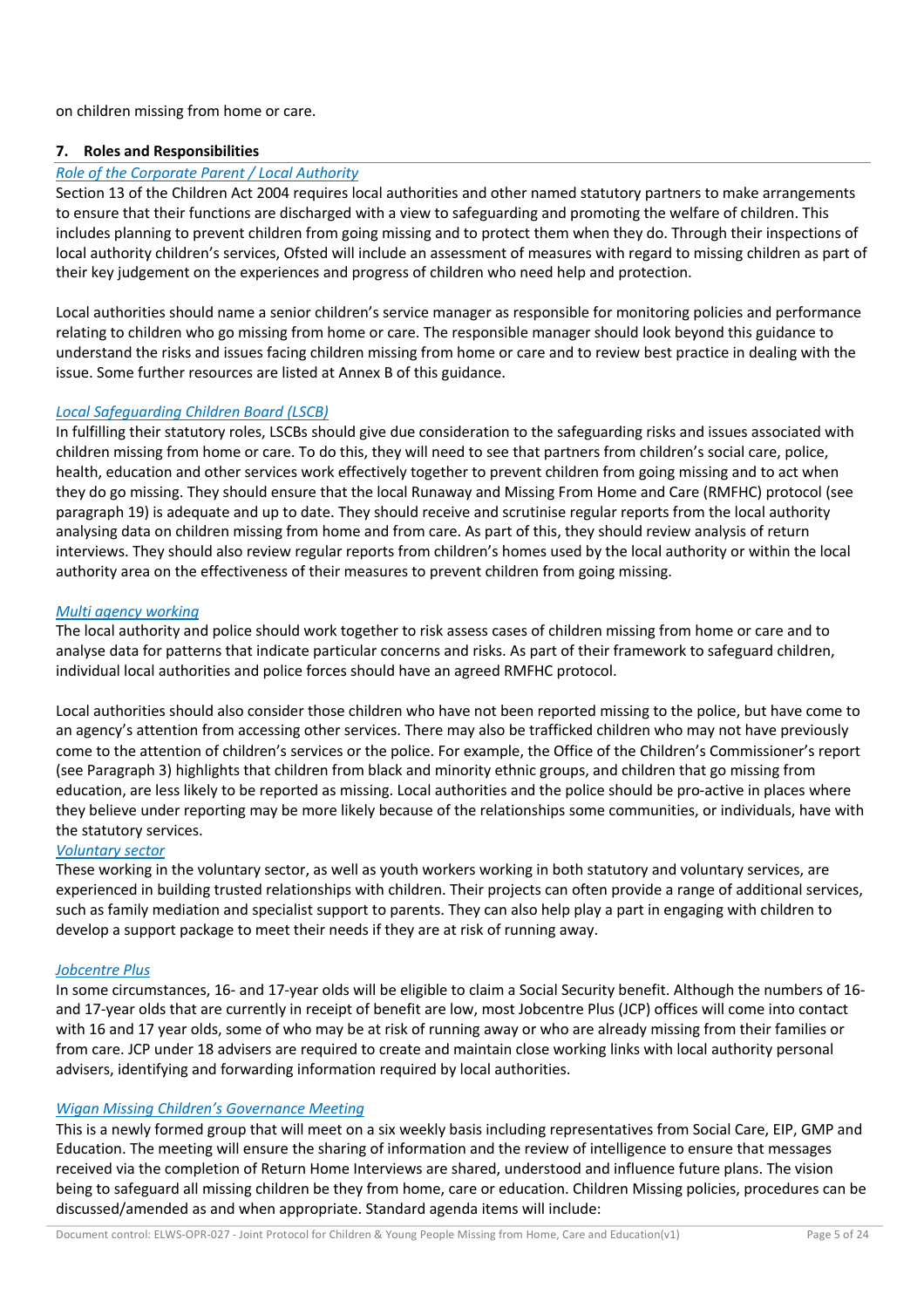- o Top ten missing
- o Multiple Missing Episodes
- o Return Home Interviews
- o Missing dashboard
- o High risk missing
- o Crime data
- o Intelligence
- o Mapping
- o OOB Missing episodes
- o Out of area placements

The group will directly report to the WSCB and Departmental Management Team Meetings.

# **8. Definitions**

**Child:** A child or young person under the age of eighteen years.

**Missing:** The whereabouts of a child / young person cannot be established and where the circumstances are out of character or the context suggests the person may be subject of crime or at risk of harm to themselves or another. Any child aged 12 or below whose whereabouts cannot be established would automatically be classed as missing. Any child at risk of CSE whose whereabouts cannot be established should be classed as missing although there should be sufficient risk indicators to support the belief that the child is at risk.

**Absent:** Child / young person (aged 13 or over only) is not at a place where they are expected or required to be (whereabouts unknown). Following risk assessments, the absence does not raise concern for their immediate safety or that of anyone else. Where a child / young person has been reported as absent and new information comes to light or if the subject has not made contact within a maximum timescale of 24 hours the case can be re-categorised as missing.

**Unauthorised absence:** Whereabouts are known but the child or young person is not where they are expected or required to be. A child cannot be categorised as missing if their whereabouts are known.

# **9. Responding to Reports of Missing from Home care or Education**

# *Responsibility of the reporting individual*

When a child or young person is identified as not being at a location they are expected to be at, the reporting individual (care provider / foster carer / social worker etc) must take proactive steps to trace the child's whereabouts prior to contacting the police. Such steps would include:

- $\circ$  Physical checks of the residence, including the child's bedroom and any other location the child may be hiding within the house / building;
- o Physical checks of any garden, garage, sheds, grounds and surrounding area(s);
- $\circ$  Attempting to contact the missing person directly, via mobile phone, text, or social networking sites (twitter / facebook etc);
- o Contacting the missing person's family and friends;
- $\circ$  Make reference to any risk assessments, placement plans or action plans that allow for some leeway with curfews for 'boundary testing'.

In respect of children missing from home it is expected that the parent / carer will inform the police without delay and will provide all relevant information to support enquiries including:

- o Description of the child
- o Details of where last seen and with who
- o Recent photograph
- o Relevant addresses
- o Previous history of absenteeism

For children Looked After it is expected that children's services are contacted also.

## **10. Response from the police:**

The police classification of a person as absent and missing are based on continuous monitoring and risk assessment. (See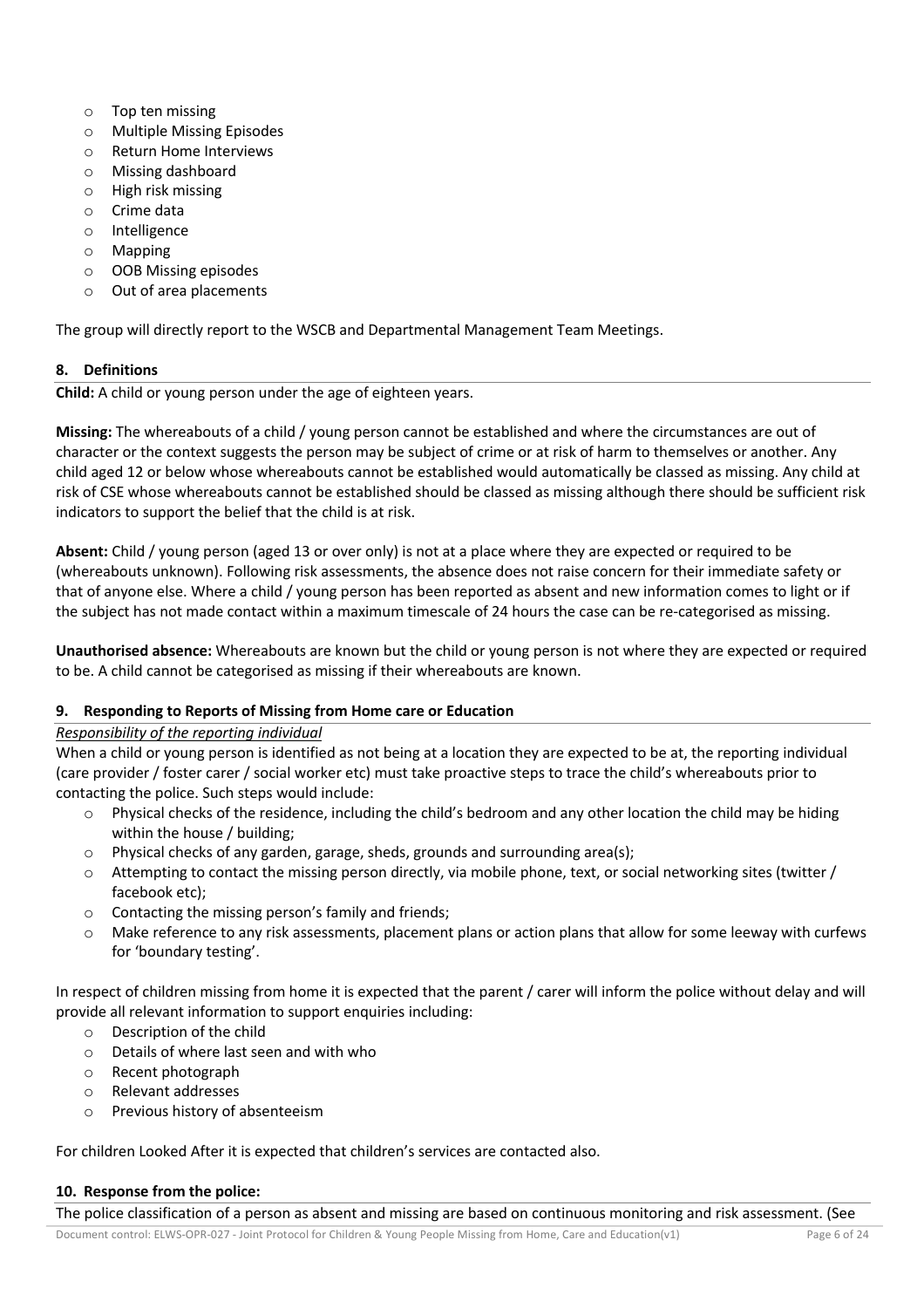ACPO guidance for further details).

All cases classified as missing by the police will receive an active police response, such as deployment of officers to locate a child.

Cases where the child is classified as absent will be recorded by the police and risk assessed regularly but no active response will be deployed. Absent cases will be resolved when a young person returns or new information comes to light suggesting a risk of harm which would result in the episode being re-classified as missing.

Upon receiving a report of a child or young person being absent from care or missing from home, GMP will carry out enquiries (which are proportionate to the perceived risk) aimed at locating the child/young person as soon as possible.

Whilst missing persons aged under 18 years are automatically classified as "Vulnerable Missing Persons". However, this is NOT an indication of risk.

A risk assessment will be carried out for each individual on every separate occasion they are reported missing to the Police. This risk assessment, conducted by the Initial Investigating Officer, and subsequently confirmed or revised by his or her supervising officer will form the basis for the subsequent investigation into the person's disappearance.

Risk assessments will be subject of regular review from GMP:

- o Twice during each shift by divisional supervision
- o After 48 hours by CID
- o After 72 hours by chief inspector
- o After 7 days by divisional superintendent and referred to missing person section.
- o Every 28 days by chief inspector
- o After 6 months by divisional superintendent Police Risk Definitions

| <b>RISK</b>   | <b>DEFINITION</b>                                                                                                                              |
|---------------|------------------------------------------------------------------------------------------------------------------------------------------------|
| High          | The risk posed is immediate and there are substantial grounds for believing that the subject is in danger through their own vulnerability, or  |
|               | may have been the victim of a serious crime, or the risk posed is immediate and there are substantial grounds for believing that the public is |
|               | in danger. The child may have been the victim of a serious crime.                                                                              |
| <b>Medium</b> | The risk posed is likely to place the subject in danger, or they are a threat to themselves or others.                                         |
| Low           | There is no apparent risk of danger to either the subject or the public.                                                                       |

It should be recognised that police powers to return an individual to a care address are limited unless they are on a Care Order or Police Protection Powers are considered necessary. Children / young people must not be reported missing as a behaviour management tool. Police Protection must not be considered merely as a tool to return an individual.

#### **11. Response from the Local Authority:**

There is a statutory requirement to record all LAC missing episodes of 24 hours. If a child's whereabouts are known or suspected parents / carers / residential staff in conjunction with the social worker should decide whether to allow the child to remain at that address temporarily or to arrange for their return. The child should not be classified as missing and should not be reported to the police unless significant safeguarding concerns exist in respect of their known whereabouts. The responsibility for returning children remains with Children's Services however the police may assist if considered necessary.

#### **12. When the Young Person goes Missing or is absent**

Categories of absence have been agreed between the Police and Wigan Council. If a young person is absent from a care placement Wigan Council will decide which of the two categories the absence will fit; absent without authority, or missing

Categories of absence: for children and young people who run away from care

| Unauthorised absence                                                | Usual action                                                               |  |
|---------------------------------------------------------------------|----------------------------------------------------------------------------|--|
| Absence for a short period of time                                  | Make enquiries to locate the child/young person and search premises<br>д., |  |
|                                                                     | Do not inform police at this stage.<br>2.                                  |  |
| Sometimes it may be known or suspected where the child/young person | Inform/contact family and those with parental responsibility.<br>3.        |  |
| might be                                                            | Where action not already agreed in MFH risk assessment is available<br>4.  |  |
|                                                                     | Inform and discuss with on call manager and or social worker/EDS.          |  |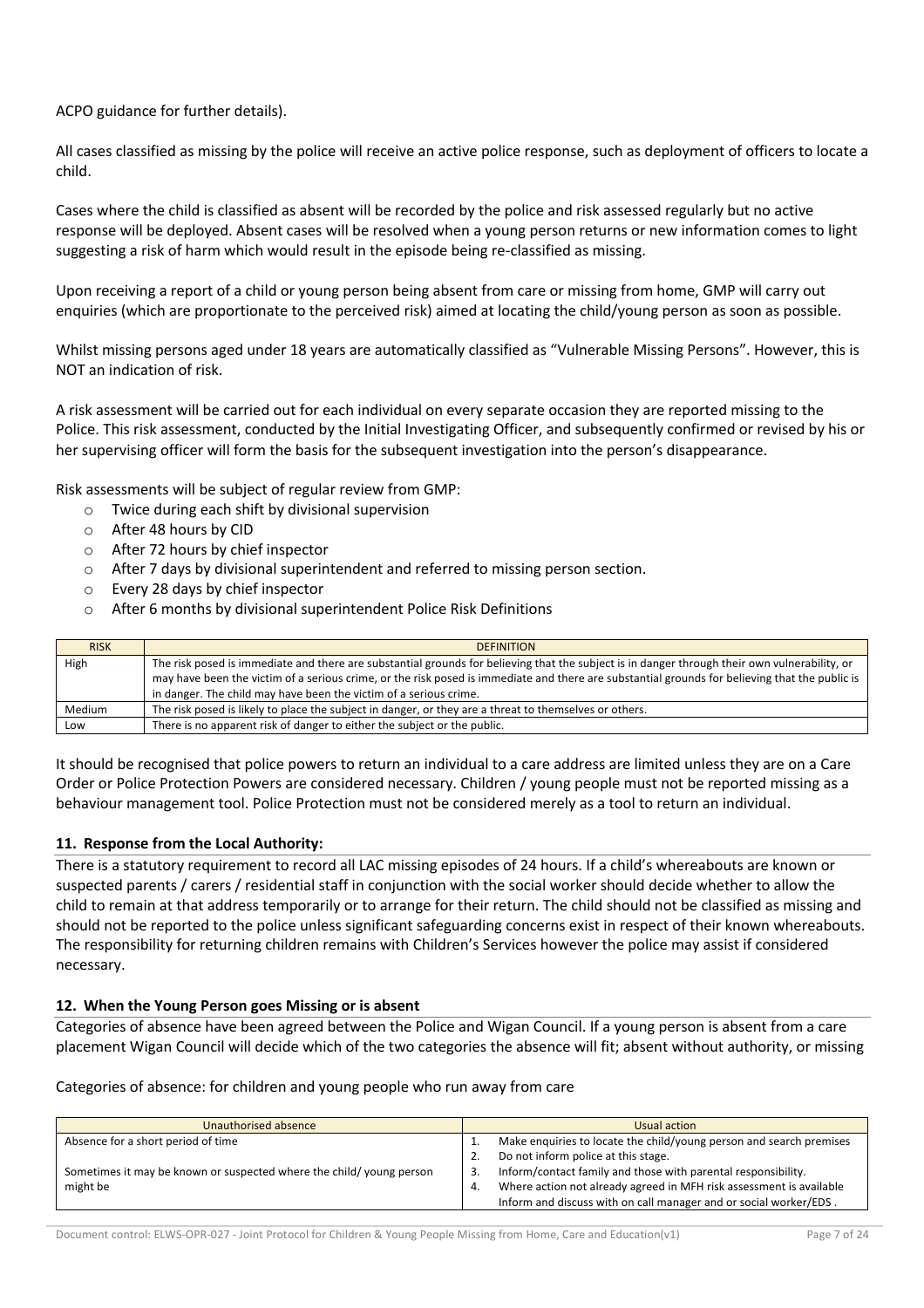|                                                                             | Review decision not to call police at agreed intervals to reassess the<br>5.<br>category of absence.<br>Once child/young person has been missing for longer than the agreed<br>6.<br>period follow-on action needs to be agreed. |
|-----------------------------------------------------------------------------|----------------------------------------------------------------------------------------------------------------------------------------------------------------------------------------------------------------------------------|
| <b>Missing</b>                                                              | Usual action                                                                                                                                                                                                                     |
| Concern includes where the child/young person's location is unknown         | Make enquiries to locate the child/young person and search premises.                                                                                                                                                             |
| and/or the reason for absence is unknown and there is cause for concern     | Inform on-call manager/senior.                                                                                                                                                                                                   |
| because of their vulnerability or there is a potential danger to the public | Report child/young person missing to the police providing full details<br>3.                                                                                                                                                     |
|                                                                             | Inform/contact family and those with parental responsibility<br>4.                                                                                                                                                               |
|                                                                             | Inform/discuss with social worker<br>5.                                                                                                                                                                                          |

After assessing risk, you must now agree the category of absence. This decision should be taken in consultation with the on-call manager or accountable social worker or EDS worker, as it will determine what action will be taken.

#### **13. QUICK REFERENCE GUIDE – MISSING FROM HOME ADDRESS**



in the same residence to be referred to CYP& F.

#### **14. QUICK REFERENCE GUIDE – MISSING FROM CARE**



Document control: ELWS-OPR-027 - Joint Protocol for Children & Young People Missing from Home, Care and Education(v1) Page 8 of 24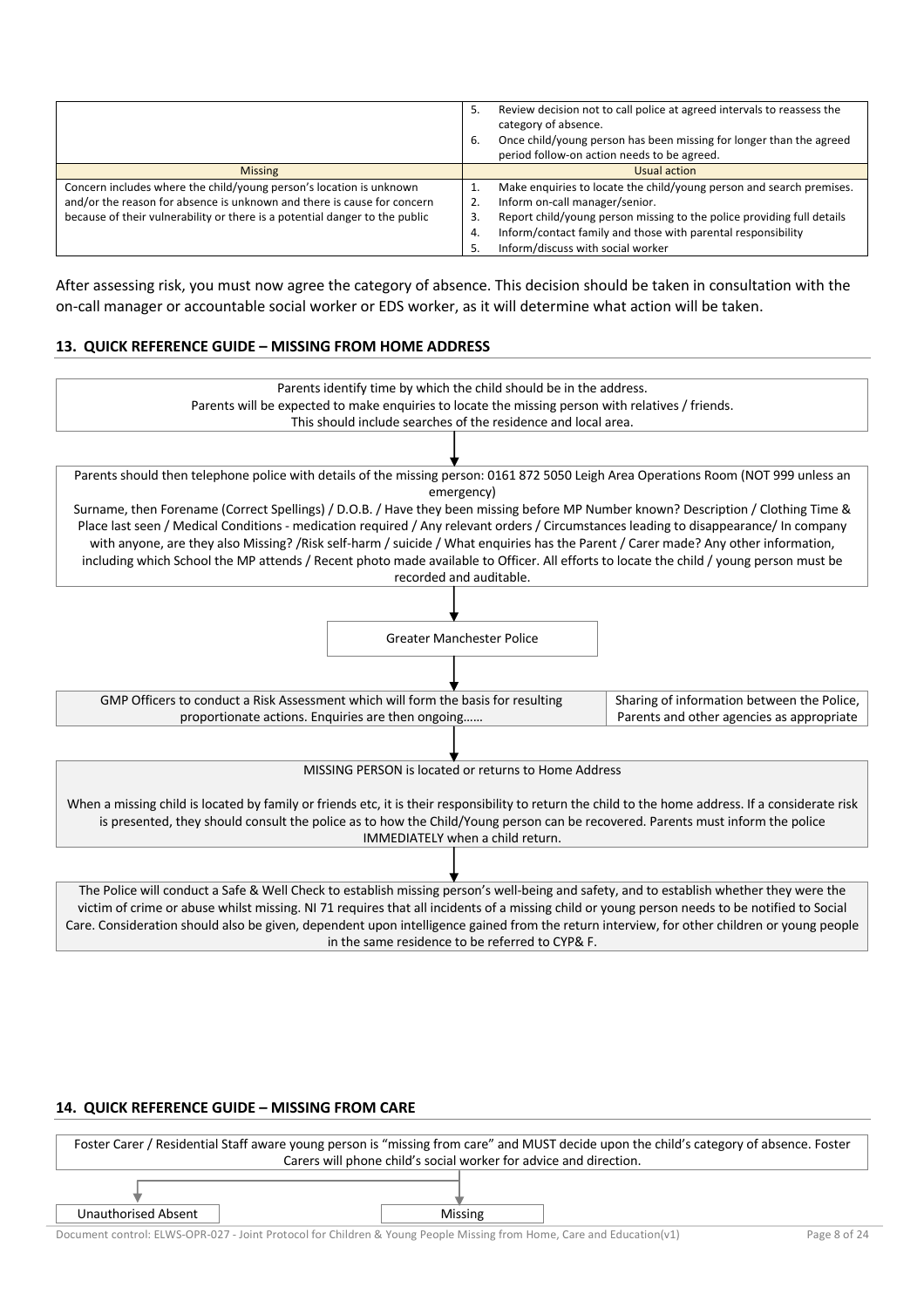

#### **15. GMP Initial Investigation Flowchart**

|                   |                                                                                                                       | Subject identified as not being present - Is the subject<br>Missing or Unauthorised Absent? |  |  |
|-------------------|-----------------------------------------------------------------------------------------------------------------------|---------------------------------------------------------------------------------------------|--|--|
| Subject listed as | <b>NO</b>                                                                                                             | <b>YES</b>                                                                                  |  |  |
|                   | Document control: ELWS-OPR-027 - Joint Protocol for Children & Young People Missing from Home, Care and Education(v1) | Page 9 of 24                                                                                |  |  |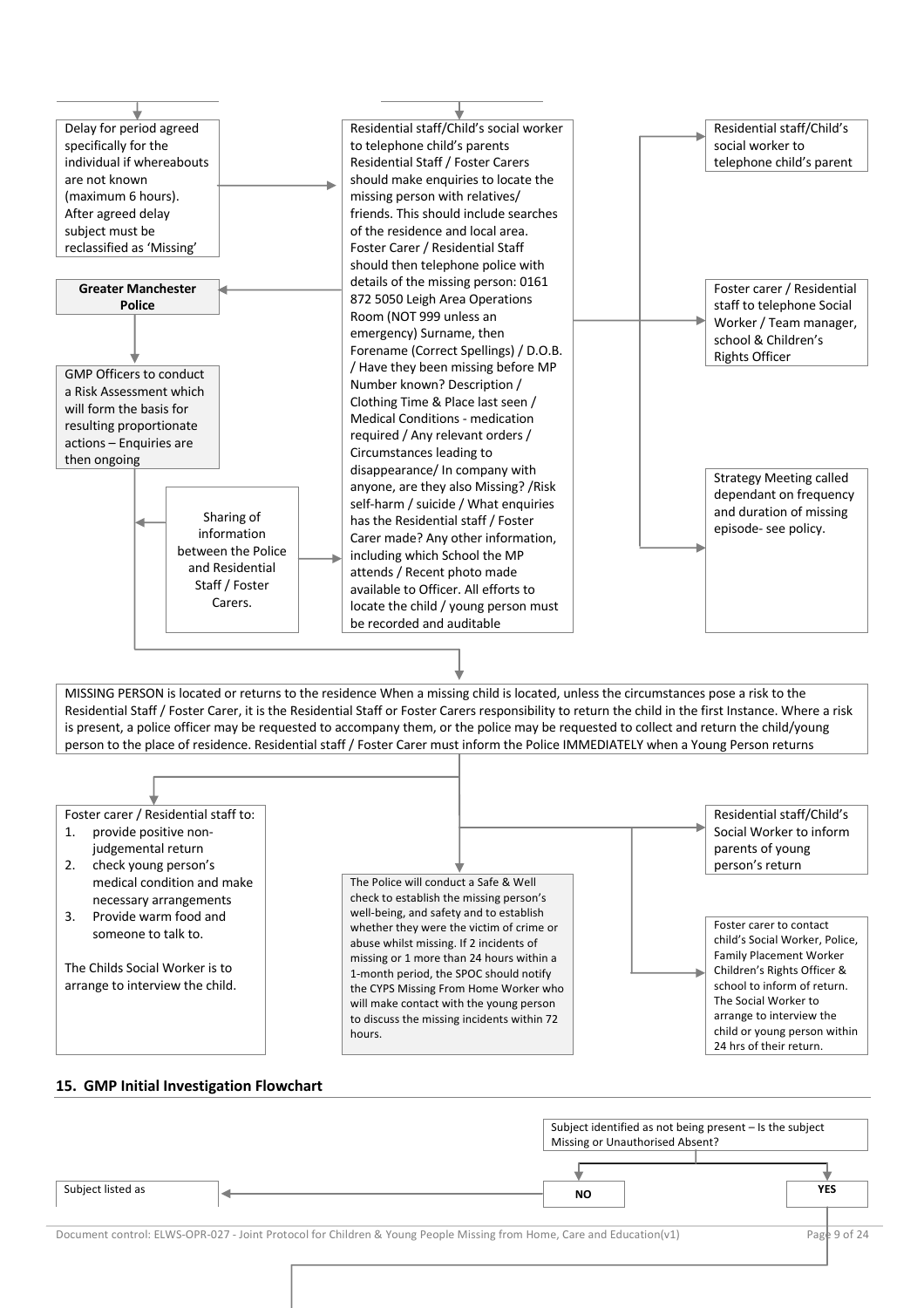

#### **16. RETURN PROCEEDURES**

The attitude of professionals, such as the police officers and social worker, towards a child who has been missing can have a big impact on how they will engage with subsequent investigations and protection planning. However, "streetwise" they may appear, they are children and may be extremely vulnerable to multiple risk. A supportive approach, actively listening and responding to a child's needs, will have a greater chance of preventing the child from going missing again and safeguarding them from other risks. DFE 2014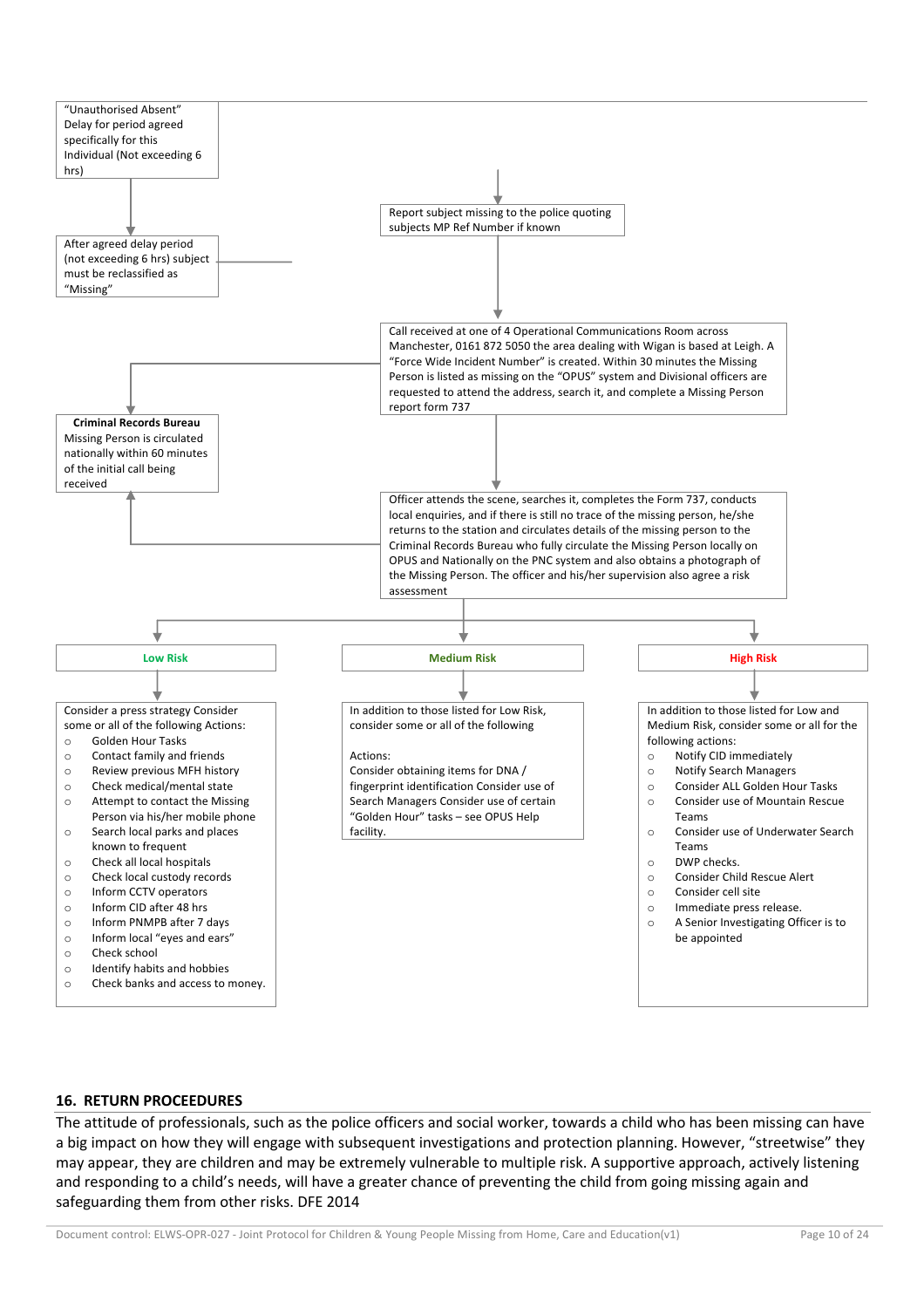If the whereabouts are known or suspected, it is the responsibility of Wigan Council to arrange for the young person's return.

However, there will be circumstances when, in the interests of the safe return of the young person, the police may accede to requests from Wigan Council to assist. When a missing child is located, unless the circumstances pose a risk to the parent/carer/ residential staff/foster carer, it is their responsibility to return the child in the first Instance. Where a risk is present, a police officer may be requested to accompany them, or the police may be requested to collect and return the child/young person to the place of residence.

It is the responsibility of the carer to contact the police immediately by telephone and to confirm that the missing child has returned to the home. The police will accept immediately confirmation from care professionals without the need for an officer to attend the home and visit the returnee. This will lead to the police closing the missing person investigation and the case being cancelled on the police national computer. In all instances of missing young person's return the police will conduct a Safe & Well check to establish the missing person's well-being, and safety and to establish whether they were the victim of crime or abuse whilst missing.

If it is apparent, upon the return of a young person, that they have been the victim of a crime whilst absent, or that they may be in danger or at risk from any person arising out of circumstances that have occurred whilst they were absent then the police must be called and asked to attend. This is vital for the protection of the child and for the speedy recovery of evidence.

In such circumstances, the missing persons clothing, mobile phone and trace evidence from their body, fingernails or hair may be crucial. In cases of sexual abuse, the child should be discouraged from washing and immediate advice sought from the police. If carers become aware of the location of the scene of any crime committed against the young person, or of the location of any crucial evidence (i.e., a used condom) they must notify the police without delay. This will enable the police to take steps to secure and preserve evidence.

In sexual cases the police have access to specially trained officers, doctors and facilities designed to care for the victim and obtain evidence. Additionally, in matters of WSCB Sexual Exploitation Protocol or any other situation which indicates that the child may have been subject to, or at risk of, significant harm, referral must be made as per WSCB Child Protection procedures. When a young person returns to the placement it is the responsibility of the carers to inform any person notified of the missing episode.

## **Response from the police:**

Once a child has returned home the police will carry out a Safe and Well Check as soon as possible. The aim of this is to check for any indications that the young person has suffered harm; establish the reasons for their disappearance, find out where and with whom have they been; to give them an opportunity to disclose any offending by them, or against them. Where a young person is frequently missing there is a requirement for an agreement between the police and the child's carers/parents or social worker with regards to the required frequency of Safe and Well checks. This must consider the needs of the young person and consider any risk identified. This agreement should be clearly recorded within the child's file.

When the police locate a child, who is reported as Missing From Home they will normally return the child to the parent / carer, when the police locate a child who is Missing From Care they will return the child to their placement.

Where there is reasonable cause to believe that a child could suffer significant harm, particularly if returned home the police are able to exercise Powers of Police Protection and remove them to suitable accommodation in liaison with Children's Services.

When a Looked After Child goes missing frequently from a care setting it may not be practicable for the police to see them to conduct a Safe and Well Check every time they return. In cases, a reasonable decision should be taken with regards to the frequency of Safe and Well Checks and whether such checks can be undertaken by the person responsible within the care setting.

o The purpose of a SWC is outlined below: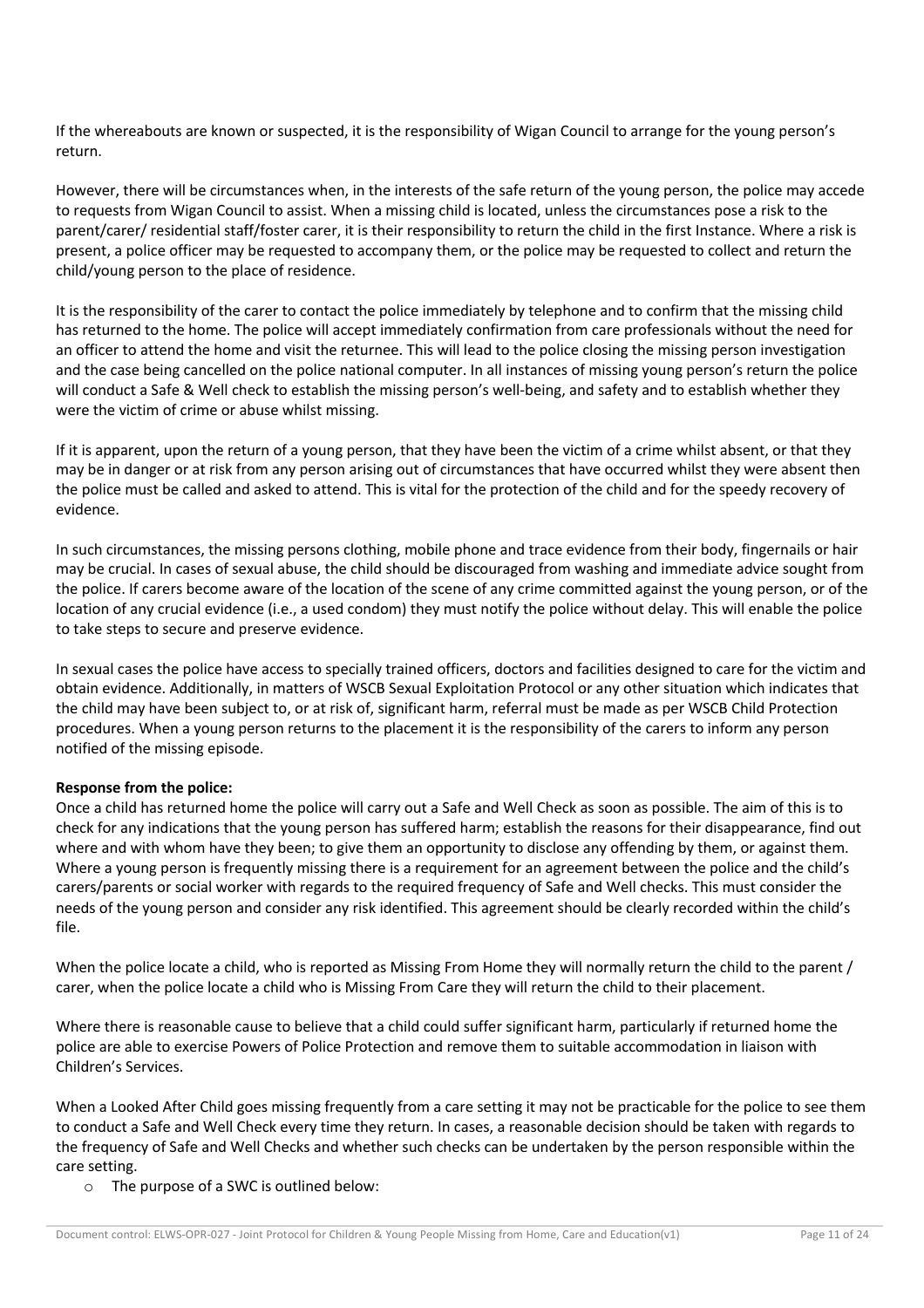- o Check for any indications that the person has suffered or is suffering harm and follow normal Child Protection Procedures if relevant, including consideration of a referral to Social Care for this young person and / or others in the household.
- o Identify where they have been.
- o Identify who they have been with.
- o Give them an opportunity to disclose any offending by, or against, them.
- $\circ$  Offer and encourage a full return interview with a relevant agency, in areas where this service is available;
- $\circ$  Provide information about support services, including Childline, particularly in areas where a full return interview is not available or is unlikely to be taken up

#### **17. Response from the Local Authority:**

When a child is found, in addition to the police Safe & Well Check, they must be offered an Independent Return Interview. This applies to all children who have been classified as missing by the police. Independent Return Interviews provide an opportunity for professionals to understand why the young person ran away, to uncover information that can be used to reduce the likelihood of the child going missing again; to address the risks or incidents they may have been exposed to while missing and the risk factors in their home life

Wigan Children's Services are responsible for ensuring that a return interview is conducted for those children & young people who have been missing from home. This return assessment should be untaken by the Missing From Home Worker from the 'Missing Hub' within 72 hours of return.

The return Interview should be completed as soon as possible. It is expected that it will be conducted within 72 hours of the child's return.

The purpose of the assessment is to: -

- o To discover the factors which led to the missing episode.
- o Identify and respond to any harm they may have suffered.
- o Understand the reasons why the child / young person ran away
- o To inform efforts to prevent further missing episodes.
- $\circ$  To inform any future missing person investigation should that person go missing again.
- $\circ$  To learn of the activities, associates, risks and victimisation involved in the missing episode, and where possible to address those risks.
- o To explore and identify 'push and pull' factors.
- Provide children, young people and their families with information and advice regarding staying safe, including information about services who can provide support.

The return Interview is important in safeguarding the child in future. It must not be viewed or conducted as a routine administrative task. The interview should be held in a place where the child feels safe and provides an opportunity to understand the risks and issues faced by the young person whilst they were missing. Issues to be explored include:

- o Frequency of missing episodes
- o Risk of CSE or trafficking
- o Contact with people who pose a risk to children
- o Engaging in criminal activities whilst missing

The interview should consider also the potential for further missing period exploring:

- o Individual circumstances
- o Motivation
- o Destination
- o Associates
- o Addition risk factors; learning difficulties, mental health and other vulnerabilities.

The record of the interview will be forwarded to the police, where possible electronically, in accordance with locally agreed procedures. It will be added to 22 the 'OPUS' missing person record for that episode. A copy will also be sent to the child's social worker, and information shared with the carers as appropriate.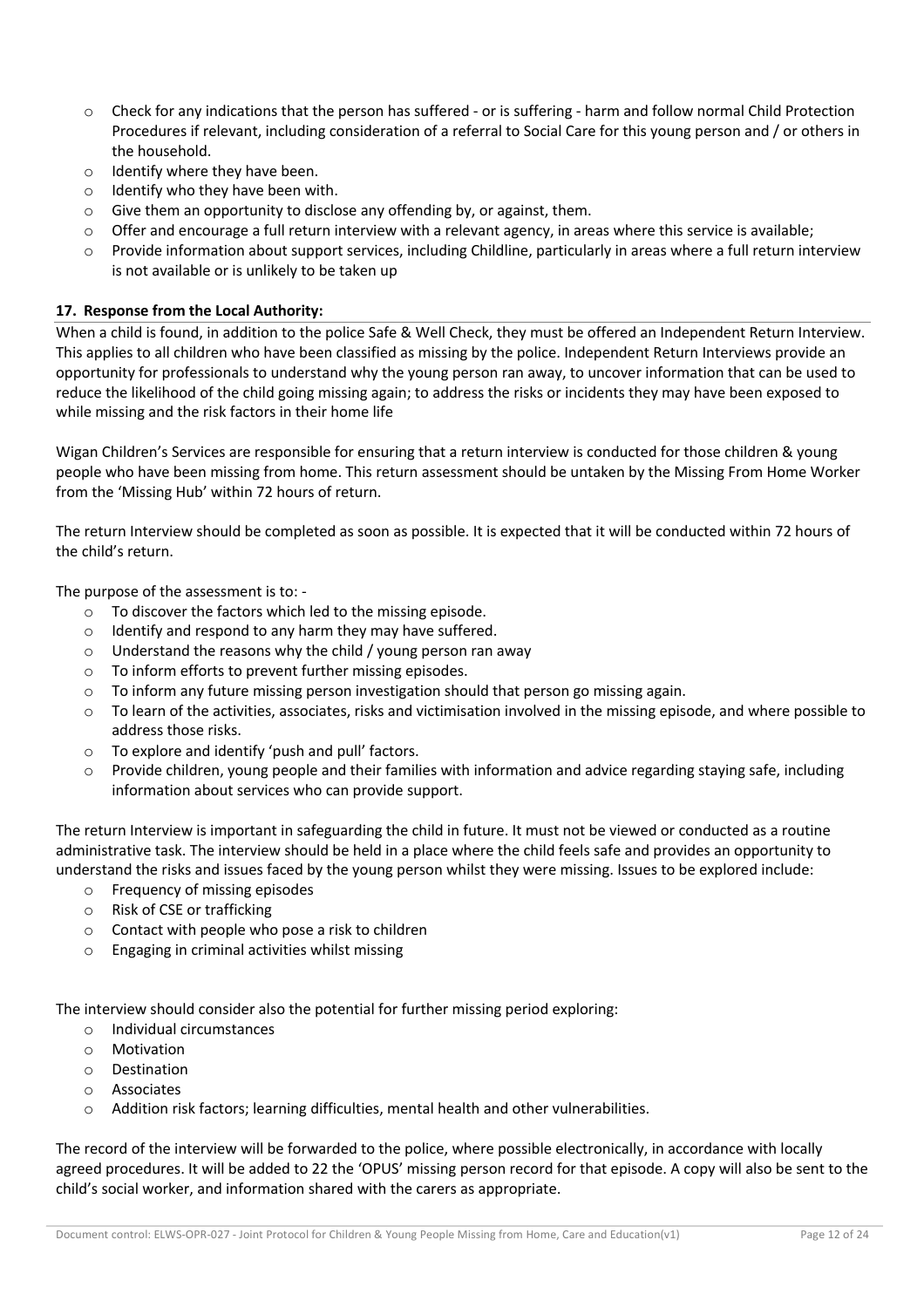In some circumstances the child may make extremely sensitive disclosures that the carer feels need particularly careful management. If so, the carer may disclose on the form that there are sensitive matters disclosed by the child, which are not being shared on the form. These disclosures should be the subject of a separate record retained. In such circumstances it will usually be appropriate for the carer to discuss such cases with the police missing person SPOC for the area. Such records must be kept in such a manner that will become immediately accessible in the event of a future missing episode, when they may become relevant to the investigation to recover and safeguard the child.

The procedure outlined above should not become the default response for the majority safe and well checks. If the police are to recover missing children safe and well after future episodes and thus protect them from predatory influences they need to be informed of the relevant issues.

Where a return Interview leads to a disclosure that needs specific action, say, to investigate a crime against the young person or require measures to safeguard the child, the matter should be referred: -

- o In urgent cases to the police, via telephone.
- $\circ$  In non-urgent cases to the police missing person champion or deputy champion for the area in question.
- o The child's social worker should also be informed (if urgent and out of hours, EDT)

Additionally, in matters of sexual exploitation, or any other situation that indicates that the child may have been subject to, or at risk of, significant harm, referral must be made under Wigan Safeguarding Children's Boards Sexual Exploitation Protocol. (web link to be inserted once protocol agreed)

Police Safe & Well Checks and the LA Independent Return Interviews don't offer much in themselves to prevent young people going missing again if no further action is taken. The outcomes of the checks and interviews should be recorded on case files so that they can be shared with professionals; they provide an opportunity to inform case planning for wider strategic planning and for professionals to take into account children's views. Following the safe and well check and independent return interview, local authority children's services, police and voluntary services should work together:

- $\circ$  To build up a comprehensive picture of why the child went missing and address this;
- o To understand what happened while they were missing;
- $\circ$  To understand who they were with when they were missing and where they were found; and
- o What support they require upon returning to home or their care placement in accordance with the 'Working Together' guidance.

## **18. Children Looked After by the Local Authority:**

Looked after children are particularly vulnerable, although the number of looked after children who go missing is a small percentage of the overall number of children that go missing it is disproportionately high compared with the children's population.

Prior to each accommodation arrangement for a Looked After Child, the social worker must consider within the care planning process all potential risks to the child including an assessment of the potential for them to go missing. The child and their parent/carer should be involved in the planning process and it should be related to that individual's needs, previous history and views. Missing episodes prior to the child becoming Looked After must to be taken into account.

Care should be taken when establishing where the child or young person should be accommodated:

- o Is the home "right" for that individual?
- o Will that individual fit into the existing structure of that home?
- o How will a new resident interact with existing residents?
- $\circ$  Are there external factors in the area of the residence which need to be taken into account when considering the placement?

When placing outside the placing (home) Authority, it is even more critical to properly assess the above issues. If there is a need to discuss specific risks or issues, the placing Authority should speak to the Safeguarding Unit in the Authority in which the child would live. When a placement is confirmed, the Placing Authority with Parental Responsibility must always follow the Formal Notification Process to inform the new Authority that a Looked After Child is being placed in their area (see Appendix B: Formal Notification of Placing LAC Out of Area - Letter with Form and contacts at Appendix A: - contact Local Safeguarding Unit or Social Care if unsure of local LAC Notification contact).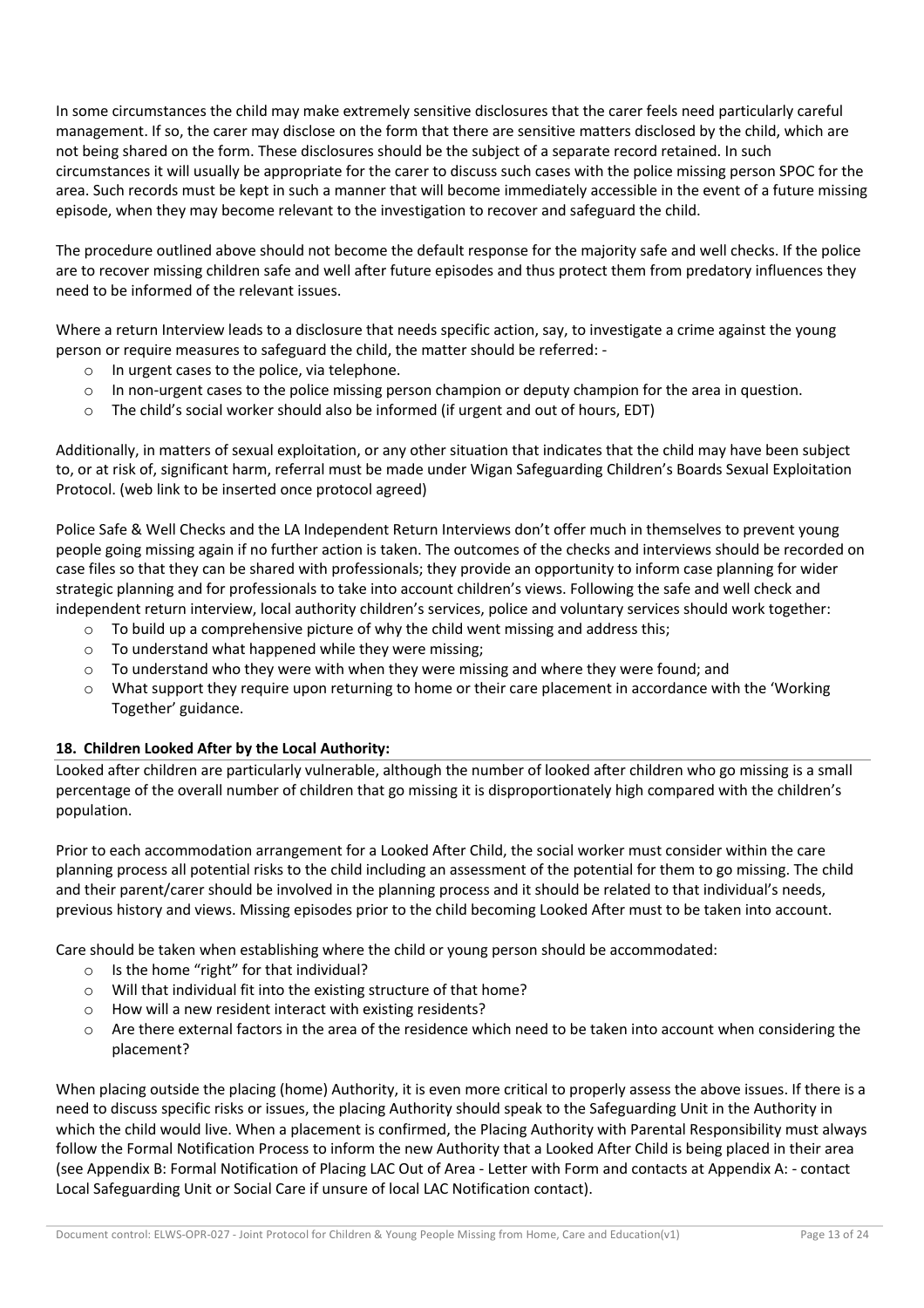The initial Placement Plan is an opportunity for the care provider and the social worker to discuss with the young person issues around going missing and absent and to explain the rules and responsibilities of all involved. It is also the opportunity to provide the carer with details of the young person and their family and history. This will help carers to understand any risks to the young person or themselves if they go missing and it may help to locate the young person. The Placement Plan should cover:

- o Trigger points for absence or missing episodes;
- $\circ$  Risks to themselves, the public and/or the carer before, during or after a missing episode including when being picked up;
- $\circ$  What steps can be taken to reduce the likelihood of the child going missing and coming to any harm or harming others;
- o Friends and family details and contact numbers as well as addresses commonly found at;
- o Expectations of the young person: I.e. curfew; when and how to make contact; consequences of lateness etc.
- o Expectations of the care provider: I.e. at which point the Police will be notified, what processes will follow an incident, who will collect a child if they are missing, details of who conducts immediate assessments on their return and arrangements for full return interviews etc.
- o Agreements around rules for staying overnight at friend's houses or going on trips. This is frequently cited as a major issue by young people who wish to behave like their peers who are not Looked After. As stated in Delegation of Authority Guidance, decisions on overnight stays should normally be delegated to foster carers and residential care staff. Arrangements for such decisions should be written into the Placement Plan or equivalent. There is no statutory duty for Disclosure and Barring Service (DBS) checks to be carried out on adults in a private household where a child/young person may stay overnight and so restrictions should only be placed on Looked After Children if there are exceptional reasons.

All these elements should be reviewed during the care planning process. An example risk assessment and action plan which should form part of placement planning is provided at Appendix C: Example Missing from Care Risk Assessment and Action Plan.

The Care Providers together with the Local Authorities and all other relevant agencies should operate a system of intervention strategies designed to reduce the possibility of the child or young person going missing again, as stated under the Quality Standards for Children's Homes (2015). These must relate to the individual young person and take into account their experiences and needs.

## Corporate Parenting Responsibilities

When a child or young person is reported 'Missing', the carer(s), Local Authority with Parental Responsibility (PR) and the police have joint responsibility for protecting the wellbeing of the individual. Whilst the police are the lead professionals for the investigation of 'Missing' people, any child who is Looked After by the Local Authority remains the responsibility of that Local Authority at all times.

Equally, the act of reporting a child or young person MISSING (or Absent) by staff at the care establishment or foster home does not absolve the carers from their 'duty of care' to the individual and of continued duty to do what a 'reasonable parent' would do.

## **19. Reporting to the Police**

As stated in the previous section, the Police will only become involved after all reasonable checks to locate the individual have been carried out. If the child / young person is not located, the reporting individual should contact Greater Manchester Police by dialling 101 to report them as being away from their address.

It is the responsibility of the care provider to inform the family and social worker of a child being reported missing, in accordance with local arrangements. It is good practice for the care provider to record all incidents of absence in order to build a picture of behaviour.

## **20. Location and Return of the 'Missing' Person**

Statutory guidance states that when a missing child is located, it is the responsibility of the residential staff or foster carers to collect the child, unless the circumstances pose a risk to them. Where the locating officer has reasonable cause to believe that a child would otherwise be likely to suffer Significant Harm, he or she may take the child into police protection (Sect 46 Children Act 1989) and return them to the home address / place of safety / Local Authority accommodation or a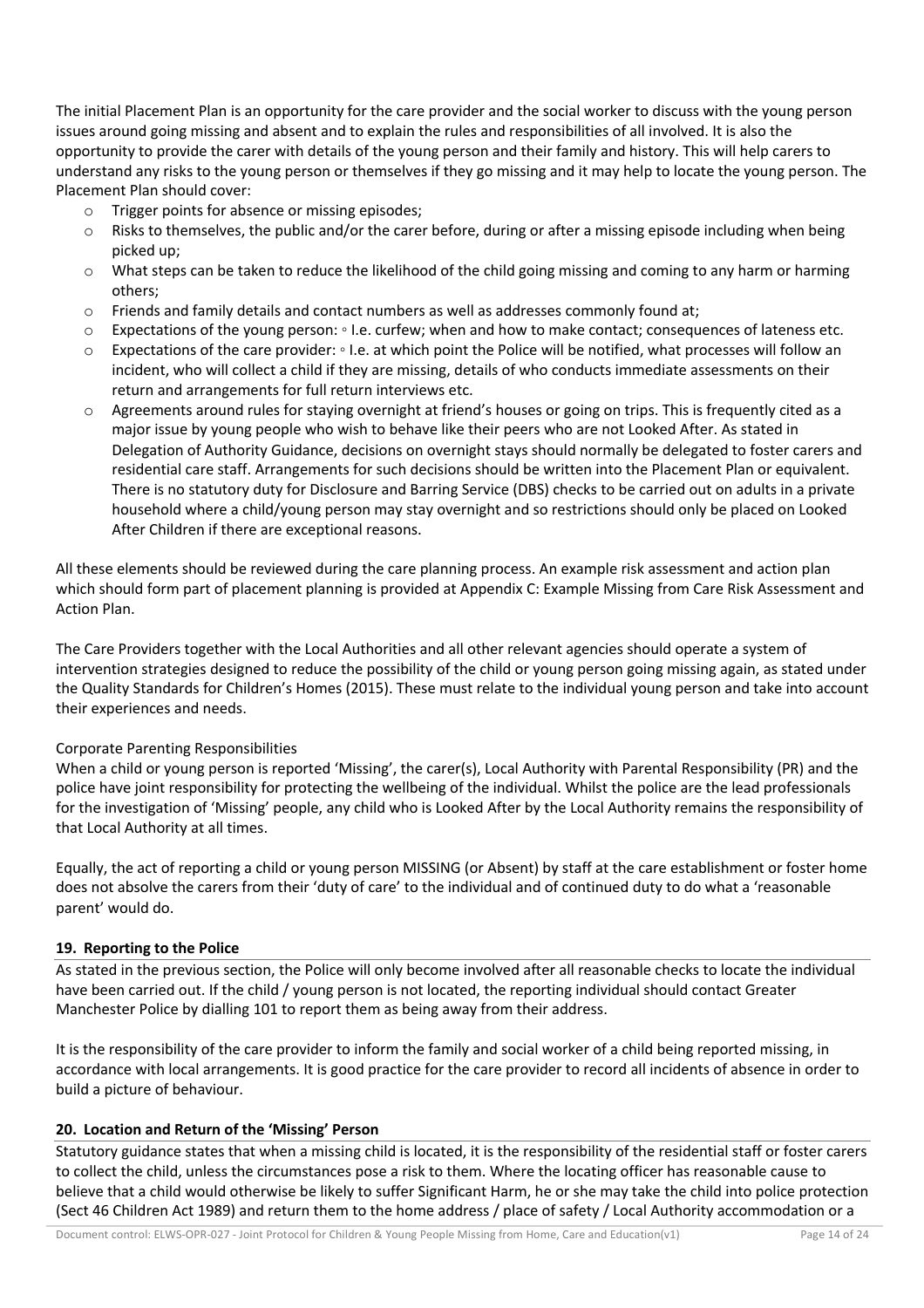place chosen by the Local Authority. A Police Station should not be considered an appropriate place of safety. Police Protection will not be used as a tool to simply facilitate the return of an individual.

Where no such risks are involved but the logistics of collecting and returning the individual make it difficult or impossible for the care provider:

- o Local Authority Care Homes and Foster Carers will need to make use of the Emergency Duty Team / Service (EDT) to assist in collecting the individual;
- $\circ$  Private Providers must have their own arrangements to assist them with the logistics of returning a missing young person. This should be identified by the Authority with Parental Responsibility during the placement planning stage.

## **21. Children & Young People Subject to a Care Order**

When a young person is in the care of a Local Authority and has subsequently absconded, they may be returned to the address they are committed to under Section 32(1a) and 32(1b) of the Children and Young Persons Act 1969. If any information is divulged by the individual that suggests they are not safe if they were returned home this will be discussed with the EDT (Emergency Duty Team) of the Local Authority with Parental Responsibility to establish a course of action and a place of safety. Officers will also consider markers on a home address that indicate CP (Child Protection) concerns or history:

- $\circ$  If physically located by the police, they are to be returned by the police or taken to a place of safety. Once returned, the on-going report can be closed;
- $\circ$  If physically located by another statutory agency (Social Worker / EDT/ Care provider), the locating agency must return the individual to a place of safety and the police must be informed they have been found and the report closed when they are back in a place of safety;
- $\circ$  If physically located by family / friends, the care providers are to advise them that the missing person should be returned to the care provider at the earliest opportunity and assist in doing this if necessary. The police must be informed that they have been found and when they have returned;
- If located by other means (i.e. telephone), the LA with Parental Responsibility / Care Providers are to make provision for the collection and return of the missing person.

## **22. Children & Young People Looked After under Section 20 (Voluntary Care)**

#### **Missing person located by the Police:**

When a young person is reported from a voluntary care placement, the Police have NO power to return the child without consent. When the police locate such an individual their first consideration will be any concerns for their welfare and/or the circumstances (or location) at which they have been found. Where necessary attending officers may consider the use of Police Protection Powers. If the locating officer(s) has no concerns for the welfare of the individual, they must: ◦ Conduct a Safe and Well Check (SWC);

- o Notify the care provider of the individual's location;
- $\circ$  Ensuring the individual is safe, advise them on how to return home, where necessary, and otherwise leave the individual at the place he/she was located;
- o Close the report.

If the Police Officer considers no concerns to be evident and the care provider allows the individual to remain where located, this decision is to be recorded in both the officer's Pocket Note Book (PNB) and on the Safe and Well Check screen on the OPUS system when completed by the officer.

## Located by any other agency or individual:

If the missing person is located by an agency or individual other than an agent of the Police, the following action should be taken: ∘ Immediately notify the care provider of where the individual has been located;

- o Provide details of any concerns to the care provider;
- $\circ$  Agree with the care provider an immediate action plan to safeguard the young person until such time as the local authority / care provider can arrange for the individual to be collected;
- Subsequently the LA / Care Provider is to notify the police of the individual's location and any concerns they may have in order that the police can consider use of Police Protection Powers and consider completing a Safe and Well Check (SWC).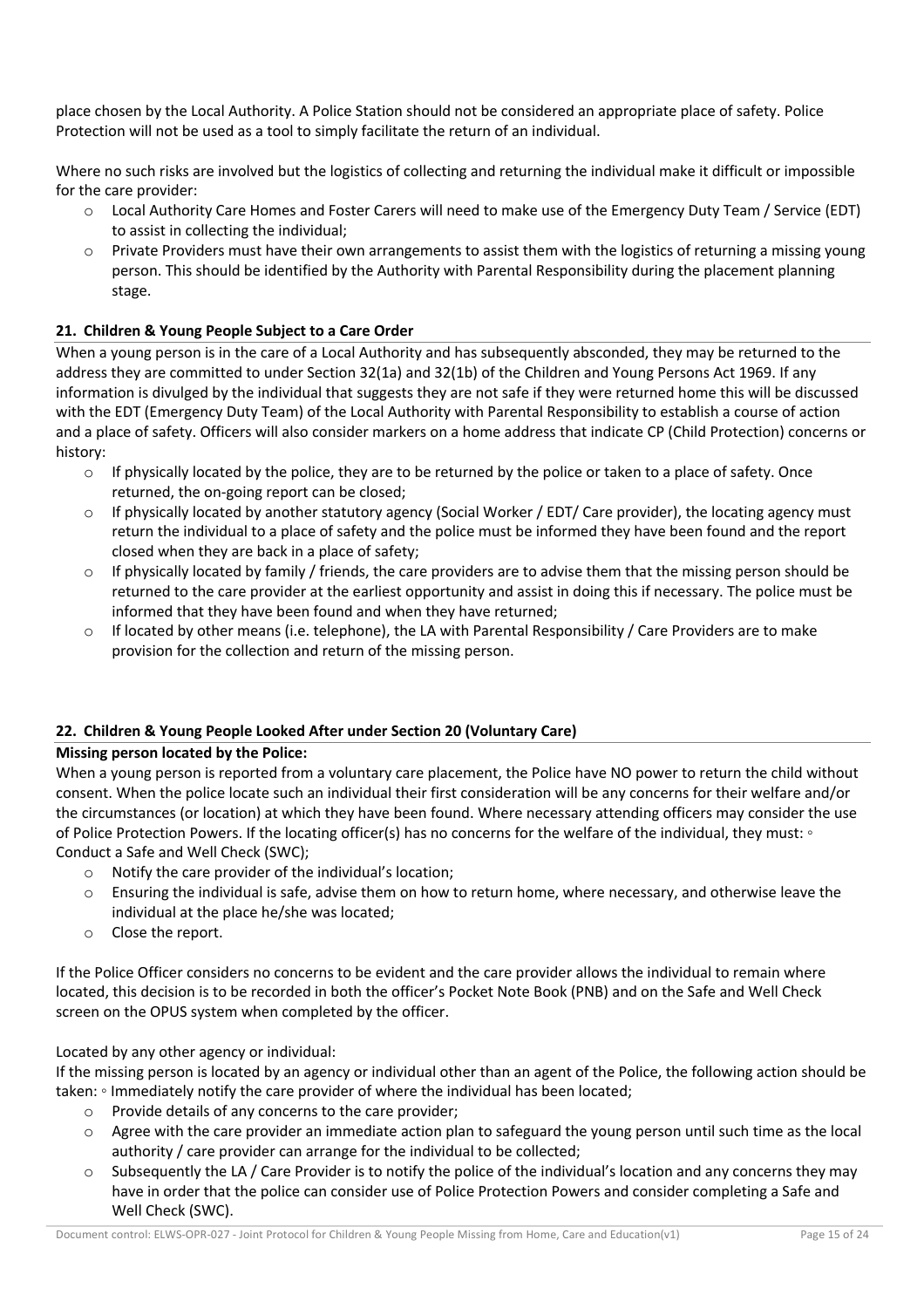Individual returns to the care placement of their own accord:

If the missing young person returns to the care placement of their own accord the care providers must notify the police immediately so that a decision can be made regarding whether Safe and Well Check should be conducted and closing the on-going report.

#### **Out of Area Placements**

Placing Authorities should clarify how care providers will record absence including 'missing' episodes to develop a picture of behaviour for review during care planning processes.

In cases where a missing child resides in one area and is reported missing in another, there can be difficulties over which police force should own the enquiry. The principle that the police area that receives the report MUST record it is particularly important in these cases. However, such concerns are secondary to the welfare of the missing individual, and a report should still be taken as it ensures the safeguarding of the child. Transfer of the case can be negotiated at a later stage.

It is the responsibility of the LA with Parental Responsibility to establish what provision they will make for Looked After Children to have Full Return Interviews, including those out of Authority. They may be done through the Care Provider's independent arrangements if deemed satisfactory. Arrangements should be made clear to the LSCB and local Police.

#### **23. Specific Circumstances**

In dealing with missing people, there may be specific risk factors which need to be taken into account, as described below. Professionals involved in reporting a person missing must inform Police of any concerns around specific circumstances.

#### **24. Individuals on the Sex Offenders Register**

If an individual is known to be on the Sex Offenders Register, this information must be shared with the call taker when the initial call is made, regardless of the individual's sex or age. The Service Desk will always check the Police systems following classification of a case and if necessary the case will be referred back to the call-takers to re-classify as 'MISSING'.

## **25. Female Genital Mutilation (FGM)**

FGM is illegal in the UK under Female Genital Mutilation Act 2003 (For England, Wales and Northern Ireland) and the Prohibition of Female Genital Mutilation (Scotland) Act 2005. FGM is undertaken on British girls in the UK as well as overseas. Girls of school age who are subjected to FGM are often believed to be taken overseas at the beginning of school holidays, particularly summer holidays, in order for there to be sufficient time for her to recover before returning to school. Guidelines to be considered when FGM is known or believed to be a factor in any missing episode are contained within Government Multi-Agency Practice Guidelines, Female Genital Mutilation Multi-Agency Protocol.

## **26. Forced Marriage**

Unlike an arranged marriage, where the prospective spouses may choose whether or not they wish to accept the partnership, a forced marriage is when one or both spouses do not consent to the marriage or consent is extracted through duress. From June 2014, forcing someone to marry against their will is a crime and anyone found guilty can face up to seven years in prison. There are occasions when families, who are attempting to trace a person who is missing in an attempt to avoid a forced marriage or other honour-based violence, use the police as a "tracing service". This presents the police and other agencies with a number of difficulties, and careful management of the situation is required, particularly when the person is located, highlighting the importance of the immediate risk assessment on location of a person and on the Safe and Well Check. Officers are reminded that where there is a forced marriage, there is also likely to be an offence of rape.

Other possible offences linked to Forced Marriage are:

- o False Imprisonment
- o Abduction
- o Kidnap
- o Assault
- o Sexual Offences.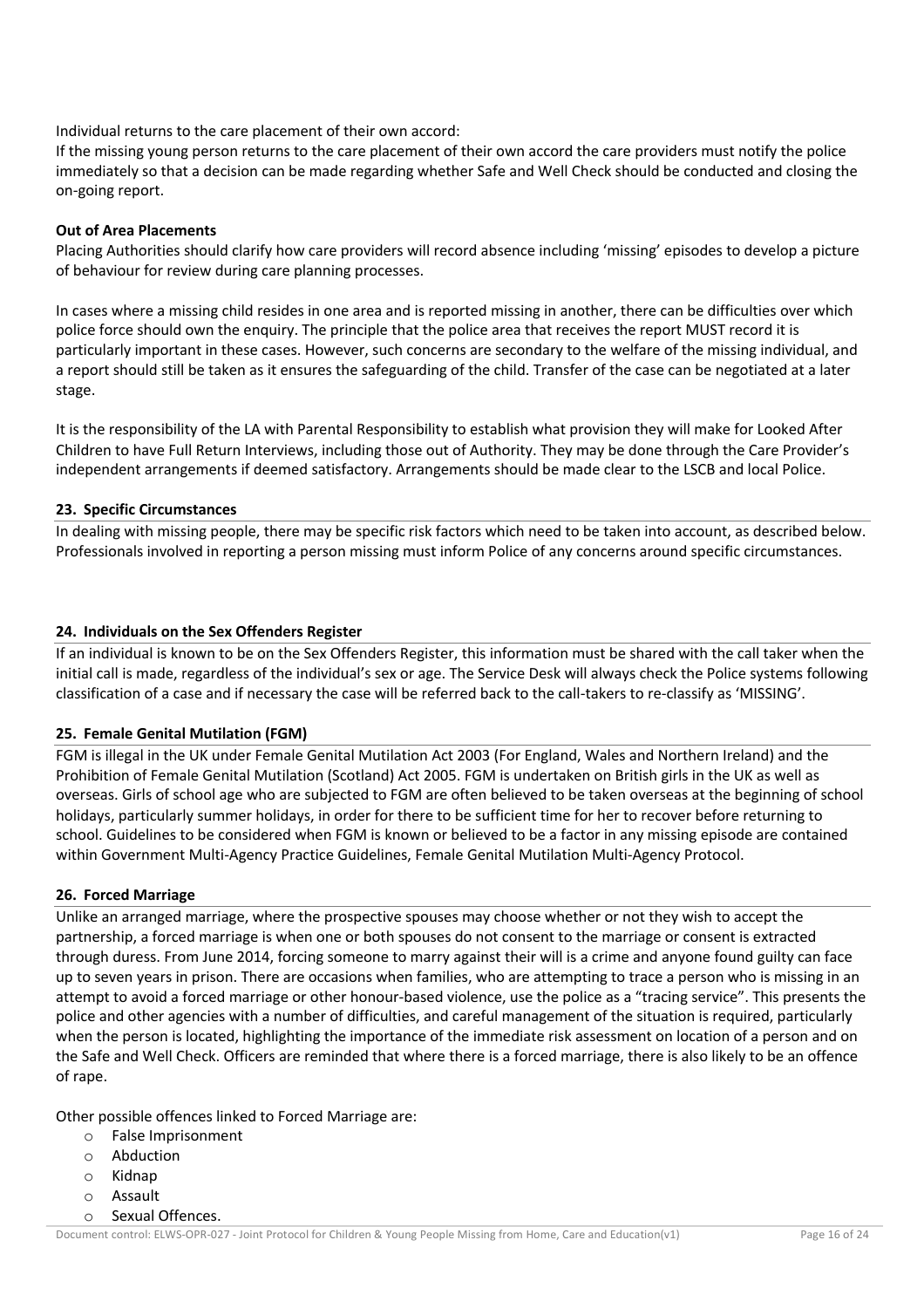## **27. Domestic Violence (DV) and Domestic Abuse (DA)**

There is sometimes a link between domestic violence and missing persons and identifying if a missing person is a victim or perpetrator of domestic violence or child abuse may have a critical influence on the investigation and in particular the way the location and return of the individual should be handled. Informants are unlikely to admit domestic violence is a factor in the case. Previous history should therefore be taken into account but professionals should bear in mind this may not be currently relevant to the missing episode. Police should work with partners where Domestic Violence is known to be involved. Maintaining the victims safety and protection is the first priority of the investigation at all times. Police should be aware that the abuser may:

- $\circ$  Report the victim missing in order to show false concerns in an attempt to hide the abuse;
- Fail to report the victim missing to avoid a subsequent investigation;
- $\circ$  Seek police assistance believing the police will lead him or her to the victim or even return the victim to the abusing relationship.

Officers should carry out full domestic violence checks on those that report partners and family members missing. Locations of refuges must never be revealed to family members attempting to race a missing person.

## **28. Asylum Seekers and Trafficking**

Unaccompanied asylum seeking children are likely to be placed in the care of the local authority. If they subsequently go missing, they are to be treated as missing persons, not failed asylum seekers or illegal immigrants. Many of this group may have been trafficked into the UK for criminal purposes. Young people at risk from / having been trafficked present a high level of risk of going missing following coercion and threats from traffickers. Young people may be unable to provide information about missing periods due to fear of retribution to them or their family from their traffickers. Anyone who believes that a person who is/was missing may have been trafficked should make reference to the procedure on Safeguarding Children Who May Have Been Trafficked. If a person is missing who is known/suspected to be subject to immigration control any agency should contact Andrew Heseltine, Vulnerable Person Protection Manager for the North West, on Andrew.heseltine@homeoffice.gsi.gov.uk or 0151 213 2260. Practitioners should not be blinkered to the fact that "trafficking" does take place between differing areas of Britain, and even areas of Greater Manchester or within an Authority, and the victim of trafficking may not necessarily be from abroad.

Advice can be sought from the United Kingdom Human Trafficking Centre (Tel: 0114 252 3891 or 08447782406). This is an advice line that is available 24 hours a day, 7 days a week. You can also visit the National Crime Agency website for more information on trafficking.

## **29. Sexual Exploitation**

There is a strong link between people (including adults and boys) being at risk of sexual exploitation and going missing from home or care - evidence suggest that 90% of children subject to sexual grooming go missing at some point (DCSF, 2009). Early intervention, effective monitoring and management of children who are reported as missing provides an early recognition of the possibility of Child Sexual Exploitation. Concerns around suspected sexual exploitation could include:

- o The person is repeatedly reported missing from home;
- $\circ$  The person is known to be visiting locations or addresses which raise suspicions around sexual exploitation;
- o The person has unexplained money, gifts, mobile phones etc;
- $\circ$  The person has additional vulnerability; this is linked to the age of the child.

If sexual exploitation is suspected or a risk then the procedures on Safeguarding Children and Young People Abused Through Sexual Exploitation should be referred to and the person should be considered as high risk when reporting to the Police and during the subsequent investigation. See References for more information on the Government's commitment to tackling Child Sexual Exploitation and the links to going missing.

## **30. Role of the missing hub:**

Missing hub will be co-located within Wigan Police Station, alongside the multiagency CSE team, the management oversight will be provided by the CSE Practice Manager.

The missing hub will consist of the Independent visitor and also the Missing Coordinator.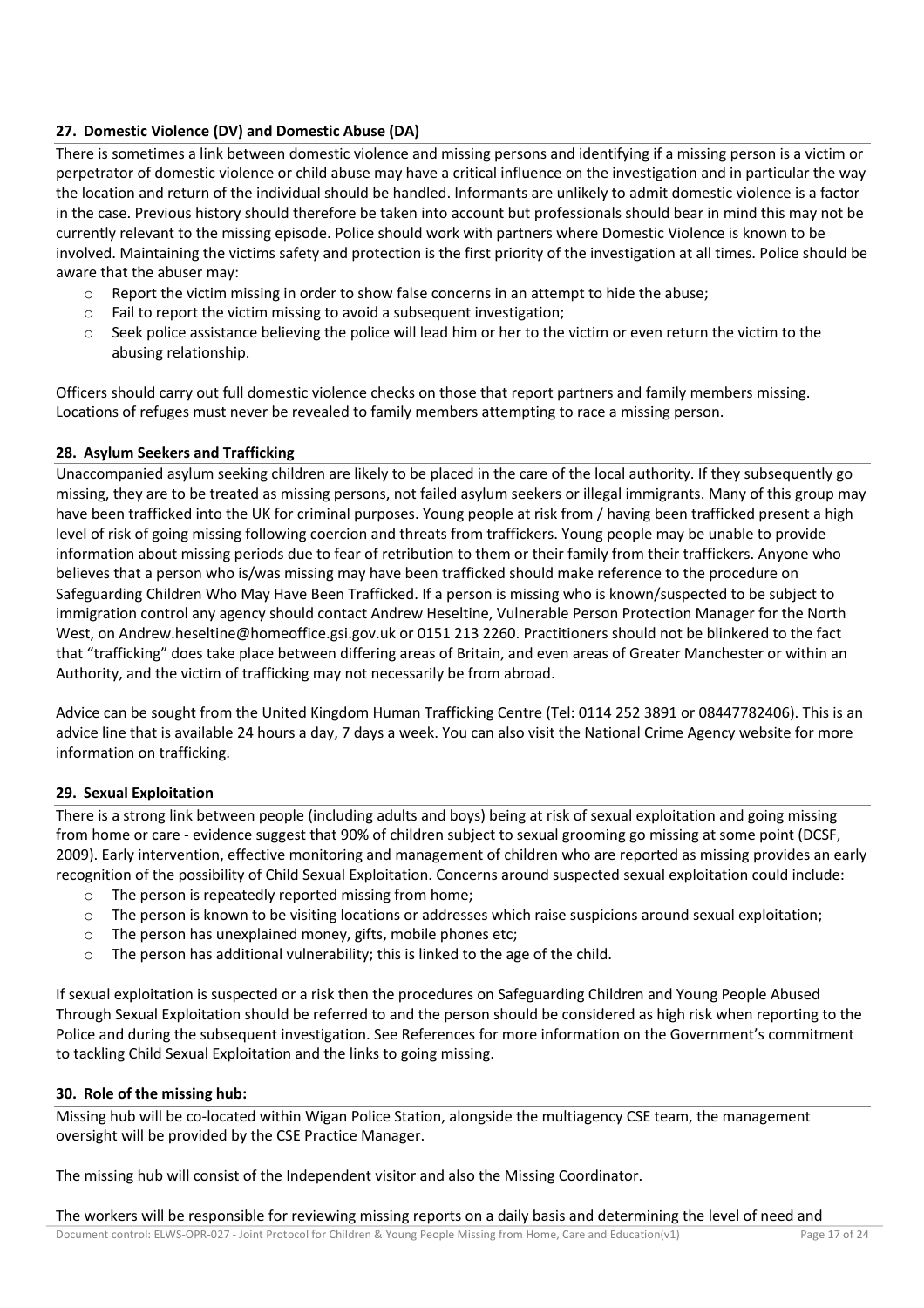## required response.

The workers will undertake return home interviews for all children requiring this service and ensure that this information is fed both to the allocated case workers and also into the weekly multi-agency missing meeting.

In addition to this the workers will attend a 6 weekly Governance meeting to ensure the review of intelligence and information to inform practice and developing responses to children missing from home, care or education.

## **31. For children and young People at Levels 1 /2 /3 Threshold of Need:**

All children within this category will be discussed within the multi-agency missing meeting held on a weekly basis, the circumstances of the incident / report will be discussed and determination made regarding future action. Return Home Interviews will be offered to all children and young people who have been missing. Where required and accepted a Return Home Interview will be undertaken by the Missing Co-ordinator. This information will be recorded within the missing workspace on Liquid Logic. Where required Early Help Assessments will be undertaken in order to ensure the provision of appropriate support.

## **32. For children subject of a CIN / CP Plan:**

The allocated social worker will receive notification of the missing episode and request an Independent Return Home Interview via the Children's Society Missing Worker. This Return Home Interview will be offered and undertaken within 72 hours of the missing episode and the information gathered recorded within the child's record and shared with the allocated social worker.

It may be in some cases that the allocated social worker and the Children's Society Missing Worker undertake a visit jointly.

The information regarding the missing episode will also be shared within the multi-agency missing meeting held on a weekly basis.

## **33. Children and young people in care**

In all cases the Social Worker must visit and meet with the young person alone within 24 hours of his/her return. Where this is not possible, e.g. the child is placed at a distance from Wigan or the social worker is not available, a team manager may agree that the child is interviewed at a later date, or by an alternative person. The arrangement and reasons for this must be fully recorded. The Social Worker will ask the young person if they wish to speak to an independent Missing worker who will arrange to complete the Independent Return Home Interview. If the social worker is not available it is the responsibility of the team manager to arrange the visit. In all cases consideration will be given to the need to convene a strategy meeting.

## **34. For Children open to the CSE multi-agency team:**

The missing episode will be discussed within the Daily Governance Meeting in order to share information on a multiagency basis and agree any required actions, considering the missing episode in the context of the identified CSE concerns. A missing worker will attend Daily Governance Meetings where missing reports are discussed. The need for an independent return home interview will be determined within Daily Governance Meeting and arranged appropriately.

## Information, analysis and review:

Information gathered as part of return home interviews provide an opportunity to inform case planning, for wider strategic planning and for professionals to take into account the children's views. The outcome of interventions will be recorded within Liquid Logic to ensure that information can be accessed and form part of the wider plan for the child.

This information will also be accessed and subject of scrutiny as part of the analysis of the data gathered. The information will be reviewed within Missing meetings and Governance meetings. This will allow the opportunity for scrutiny of return home interviews, ensuring that the child is central to the process but also to assist in the development of intelligence gathering in respect of heat mapping; identifying risk within areas. This will allow a focus on intervention and prevention to reduce the risk of missing episodes.

The data and analysis in respect of missing children will be provided within regular reports including the lead member and WSCB.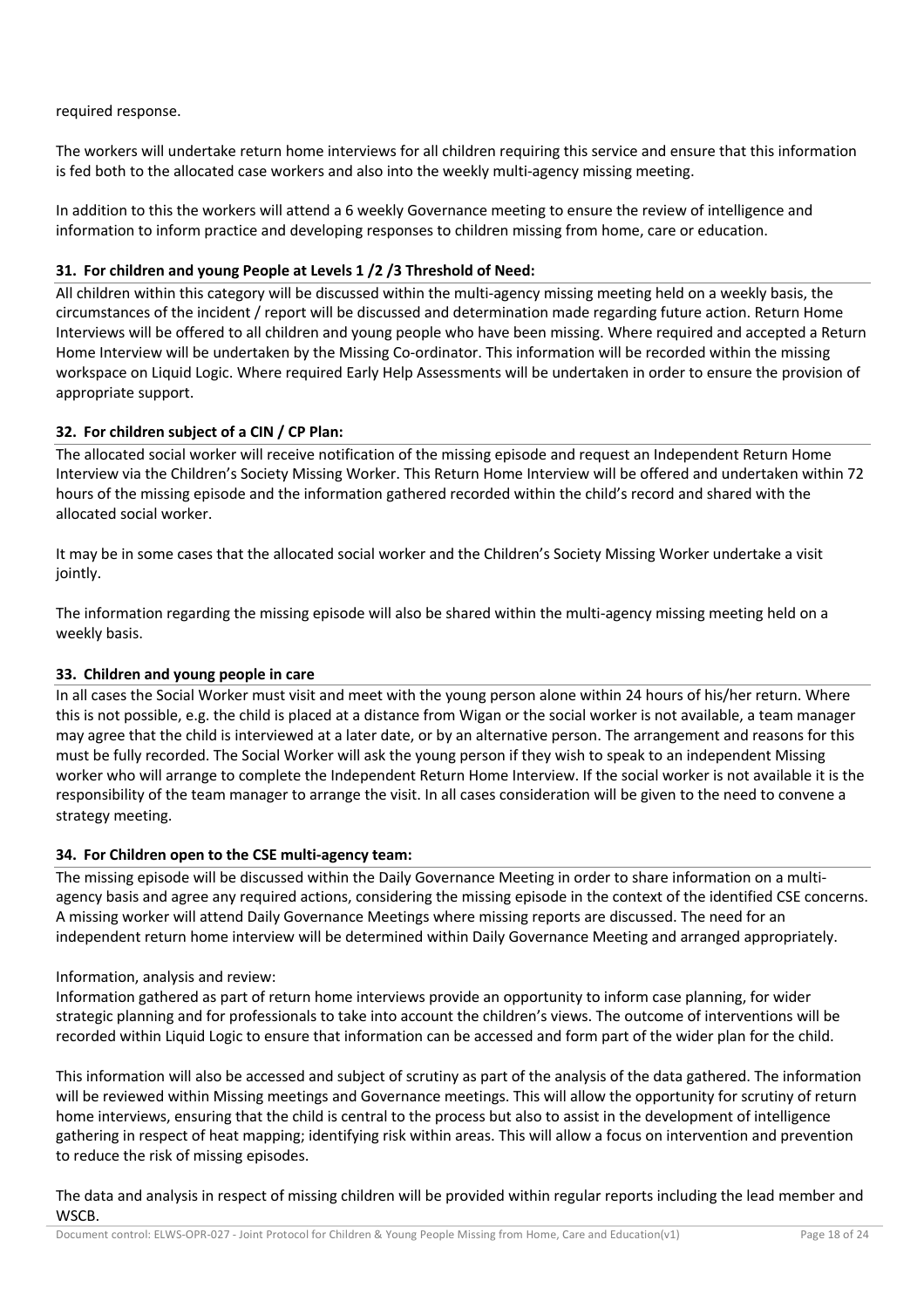Mapping meetings will also be undertaken on a regular basis where intelligence highlights a specific issue or concern. Where numerous young people are linked to the same report or similar circumstances. Mapping exercises will allow for the review of intelligence to identify patterns.

The data will include detail of:

- o Time and duration of missing episodes
- o Information from partner agencies
- o Review of return home interview
- o Frequency of missing episodes

#### **35. RETURN PROCEDURES – MISSING FROM CARE**



#### **36. RETURN PROCEDURES – MISSING FROM HOME**

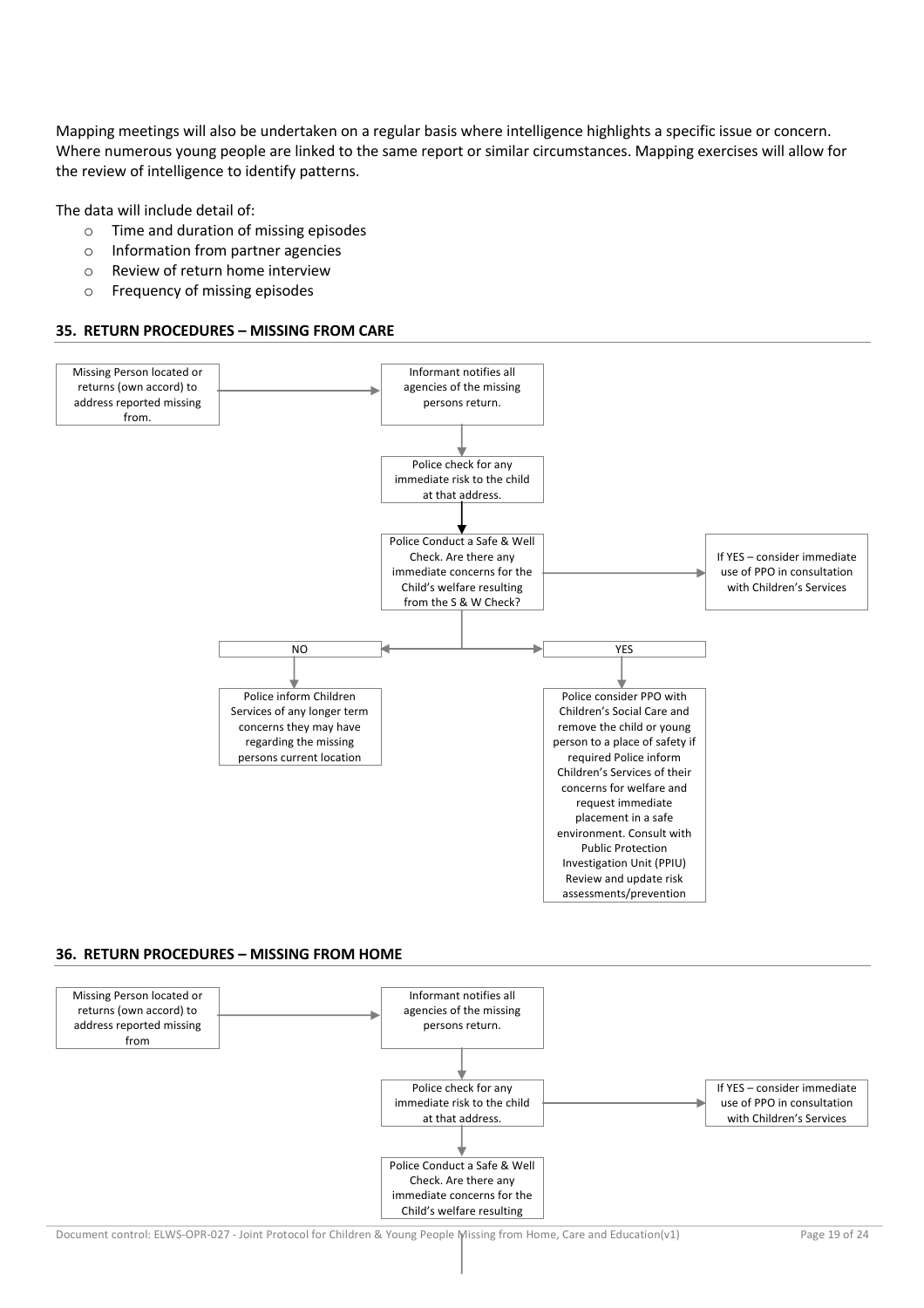#### from the Safe & Well Check?



#### **37. ADDITIONAL RETURN PROCEDURES COMMON TO MISSING FROM HOME AND CARE**

Once the child or young person has been located, the police will carry out a Police Safe & Well Check. It will not be conducted over the telephone, and it must only be conducted by a Police Officer. Safe & Well Checks are not to be conducted by Police Community Support Officers (PCSOs).

If there are immediate concerns please see both flowcharts for guidance and actions to be taken.

Where any child or young person has indicated a wish to speak to an independent professional, their Social Worker or the Police will ensure referral details are passed to the Missing From Home in accordance with existing internal procedures.

Any person who becomes aware should inform the relevant agency/professional concerns Wigan Divisional SPOCs must highlight such concerns to the Public Protection Investigation Unit (PPIU) who can address this matter.

#### **38. EMERGENCY ACCOMMODATION:**

The Edge of Care facility provided via The View can be accessed if it is considered that an emergency placement, or already established short breaks are needed.

It is important for emergency accommodation to be accessible at any time for children and young people who require emergency placements. The Local Authority will consider what type of accommodation is most appropriate to meet the child's needs.

#### **39.** CHILDREN WHO REPEATEDLY RUN AWAY AND GO MISSING INTERVENTION STRATEGIES

All agencies will operate an escalating system of interventions to reduce the likelihood of a child repeatedly going missing.

Individual cases will be reviewed on a weekly basis within the weekly missing meeting to ensure that service provision remains effective and suitable to need.

In addition the 6 weekly governance meeting will consider those young people identified as high risk.

This intervention should try to identify any 'push' or 'pull' factors as well as any other agencies that could provide support. In the case of 'pull factors' it may be necessary to target those in the community who harbour the missing person or exploit them with regards to crime, sex or drugs. The intervention should also establish which other agencies are already involved in working with the child/young person.

After Three Missing From Home and Care episodes within a 1 month period: a strategy meeting should be held at the earliest opportunity including all involved professionals to ensure the appropriate sharing of information.

Meetings at this level should only be required for a small number of children provided that the protocol has been followed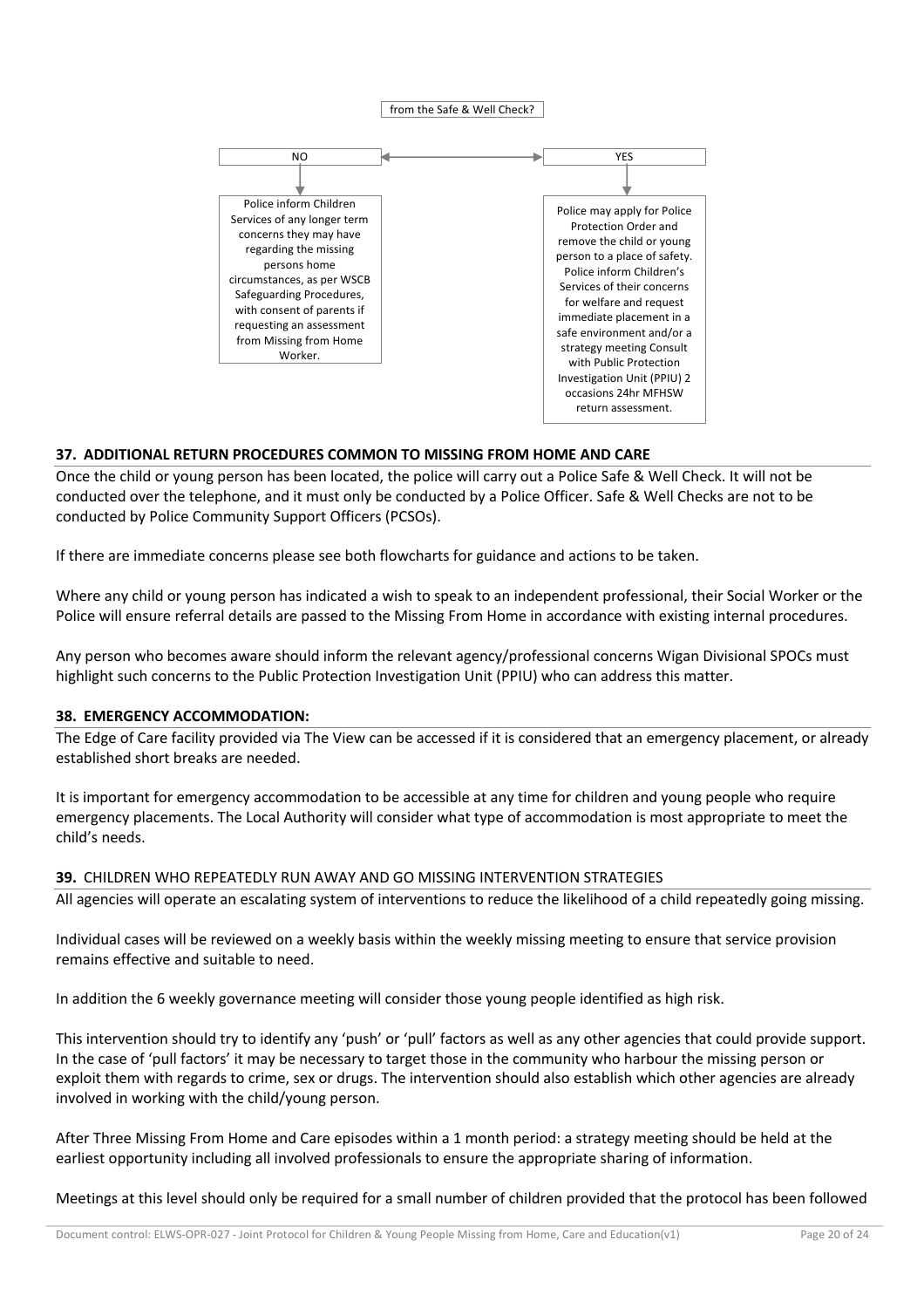with regard to early intervention and prevention. In addition to seeking to reduce future missing episodes and reduce any apparent risks to the child, this meeting should also quality assure compliance with the protocols and the efficiency of earlier intervention meetings and return assessment. It is recognised that there will be some children who go missing repeatedly within a short period of time where this level of intervention will immediately apply.

For children and young people considered to be at High Risk of Missing: A 'Grab Pack' will be developed and subject of regular review for all children considered to be at high risk, this will include a risk assessment which will be shared with the police to ensure effective responses. This assessment will be reviewed within the weekly and 6 weekly meetings held.

If the child/young person continues to be reported missing beyond this level the senior management team for children's services and police should discuss the case and consider whether it is appropriate for them to intervene further or for the Assistant Chief Constable (or their nominated representative) / Director of children's services to be asked to intervene.

Other risk factors demanding escalated interventions include:

- $\circ$  Any case where the risks involved in even a single future missing episode is very high.
- $\circ$  Cases where it has been identified that immediate action is necessary to ensure the well being of the person

#### **40. MONITORING**

The Missing from home WSCB Sub Group will ensure that Missing From Home remains a priority for Wigan by having oversight of the following;

- o Implementation of "Missing from Home and Care" protocols and procedures.
- o Evidencing the response to DCSF re: NI 71, Missing from Home / Care.
- o Reporting information about patterns of absence among Looked After children / young people to the Director of CYPS and to Lead Councillor responsible for "corporate parenting".
- o Receiving standardised report from GMP Missing from Home SPOCs, Children's Residential Services and ensure they are analysed at Missing from Home / Care Operational Group
- o Any issues/concerns will be raised with WSCB via WSCB dataset, or WSCB Executive Report on a bi-monthly basis.

This Protocol will be reviewed 6 months after its implementation and annually thereafter.

#### **41. PUBLICITY / MEDIA STRATEGY**

It is the responsibility of the Police to advise the media regarding any missing child or young person. If disagreement arises it is the responsibility of Executive Director of Children Services to communicate with Wigan Police Divisional Commander.

Whether the child or young person is missing from public sector or private care providers, the decision to publicise by press and/or television will always be made in consultation with the child's social worker and Head of Service, Social Care, however GMP reserve the right to publicise the child if there are serious concerns for the welfare of that child.

Such publicity will be arranged at local level, by direction of the Divisional Commander and Head of Service, Social Care (or nominee). Prior to any publicity the child's social worker will be informed in order to allow the parents to be informed.

The police may also utilise the website facility of the International Centre for Missing and Exploited Children (www.missingkids.co.uk) to publicise the child or young person. The Safeguarding of the child / young person will always be paramount.

## **42. GLOSSARY**

| ACPO Association of Chief Police Officers                               | <b>Missing See Definitions</b>                                  |  |  |
|-------------------------------------------------------------------------|-----------------------------------------------------------------|--|--|
| Absconder See Definitions                                               | <b>MFH Missing From Home</b>                                    |  |  |
| <b>CAF Common Assessment Framework</b>                                  | PACE Police And Criminal Evidence (Act 1984)                    |  |  |
| <b>CAMHS Children &amp; Adolescent Mental Health Services</b>           | PNMPB Police National Missing Person Bureau (New Scotland Yard) |  |  |
| <b>CSE Child Sexual Exploitation</b>                                    | London                                                          |  |  |
| CYPS Children and Young Peoples Services                                | Protect Multi Agency team regarding CSE issues                  |  |  |
| Dies Department of Education & Skills                                   | PPIU Public Protection Investigation Unit (Police)              |  |  |
| DCSF Department of Children, Schools and Families Div Division (Police) | <b>Runaway See Definitions</b>                                  |  |  |
| DoH Department Of Health                                                | <b>SEU Social Exclusion Unit</b>                                |  |  |
| <b>EDS Emergency Duty Services</b>                                      | SLT Senior Leadership Team (Police)                             |  |  |
| <b>GMP Greater Manchester Police</b>                                    | SPOC Single Point of Contact (Police)                           |  |  |
| LSCB Local Safeguarding Children's Board                                | WSCB Wigan Safeguarding Children Board                          |  |  |
| Looked After See Definitions (Para 1.5)                                 | WT Working Together 2006                                        |  |  |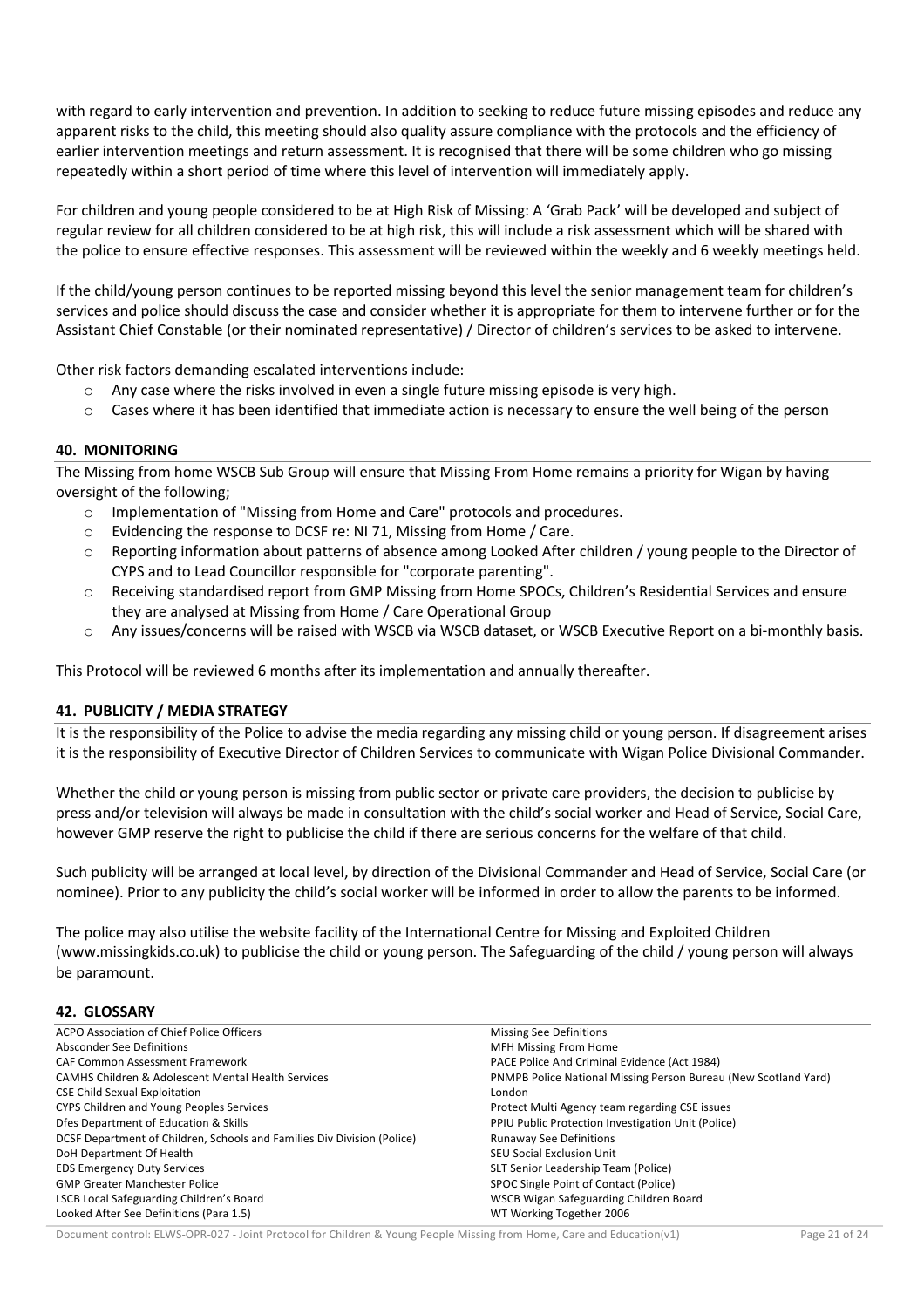#### **43. Monitoring arrangements**

This policy will be reviewed every 12 months but can be revised as needed.

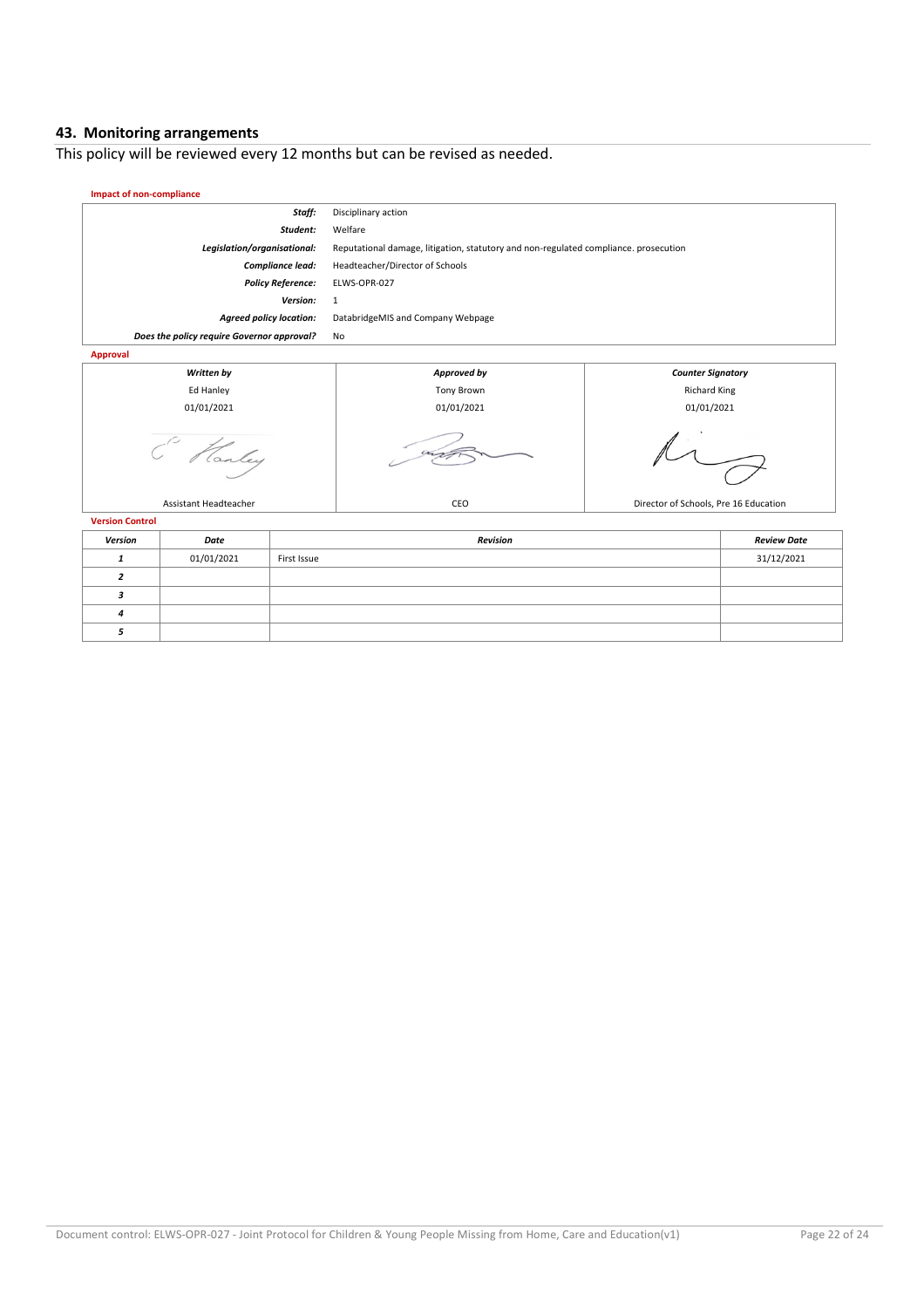# **APPENDIX 1** - LOCAL AUTHORITY MISSING GRAB PACK

This information should be verified and reviewed during weekly missing meetings to ensure information remains up to date and that information is available to agencies including the police alongside any information arising from risk assessments.

| Childs Full Name:                                |  |
|--------------------------------------------------|--|
| Also Known As:                                   |  |
| $D.O.B$ :                                        |  |
| Gender:                                          |  |
| Ethnicity:                                       |  |
| Languages Spoken:                                |  |
| Legal Status: (i.e. CLA / S.20 / resident in     |  |
| parents care)                                    |  |
| <b>Current Address:</b>                          |  |
| Mothers Address: (if different from above)       |  |
| Fathers Address: (If different from above)       |  |
| Other significant address:                       |  |
| Other significant address:                       |  |
| Other significant address:                       |  |
| Other significant address:                       |  |
| Known Acquaintances:                             |  |
| Child / Young Person contact details (including  |  |
| social media if known)                           |  |
| Physical Appearance: (eye colour, hair, glasses, |  |
| facial hair, piercing, clothing)                 |  |
| Distinguishing marks:                            |  |
| Height and Build:                                |  |
| Medical Conditions and medication required:      |  |
| Any physical or learning disabilities:           |  |
| Any mental health issues:                        |  |
| EHC Plan:                                        |  |
| Details of any court order:                      |  |
| Name and address of GP / Dentist:                |  |
| Any previous history of absconding:              |  |
| Any circumstances which may increase the risk    |  |
| to the child:                                    |  |
| When was the child last seen and by Whom:        |  |
| What was the last method of contact with the     |  |
| child:                                           |  |
| Details of allocated worker:                     |  |
| Details of worker completing the Grab Pack       |  |